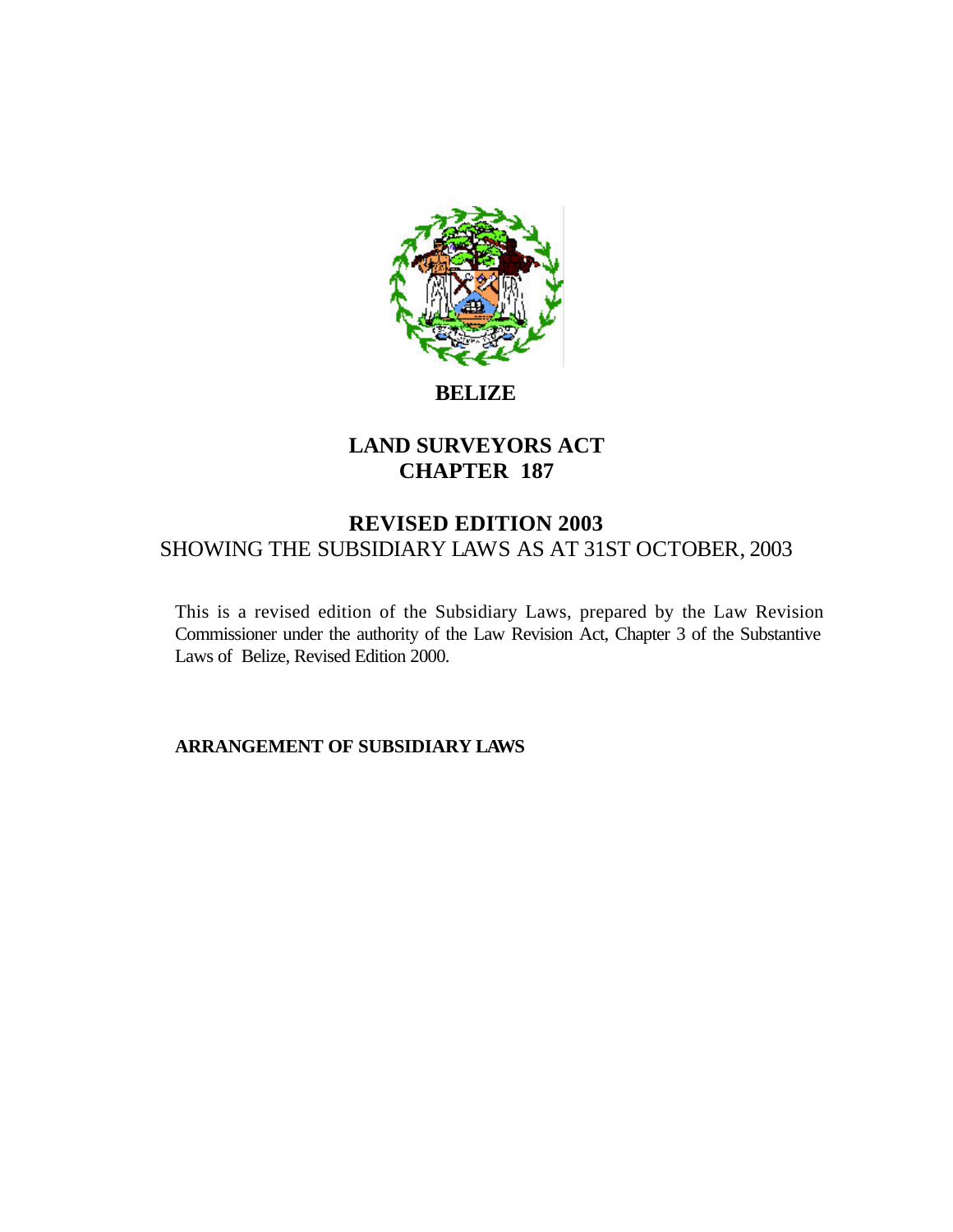

# **BELIZE**

# **LAND SURVEYORS ACT CHAPTER 187**

# **REVISED EDITION 2003** SHOWING THE SUBSIDIARY LAWS AS AT 31ST OCTOBER, 2003

This is a revised edition of the Subsidiary Laws, prepared by the Law Revision Commissioner under the authority of the Law Revision Act, Chapter 3 of the Substantive Laws of Belize, Revised Edition 2000.

| This edition contains a consolidation of the following laws- |                                                  | Page |
|--------------------------------------------------------------|--------------------------------------------------|------|
| $\mathbf{1}$ .                                               | <b>LAND SURVEYORS REGULATIONS</b>                |      |
| 2.                                                           | <b>LAND SURVEYORS (LICENCE FEES) REGULATIONS</b> | 36   |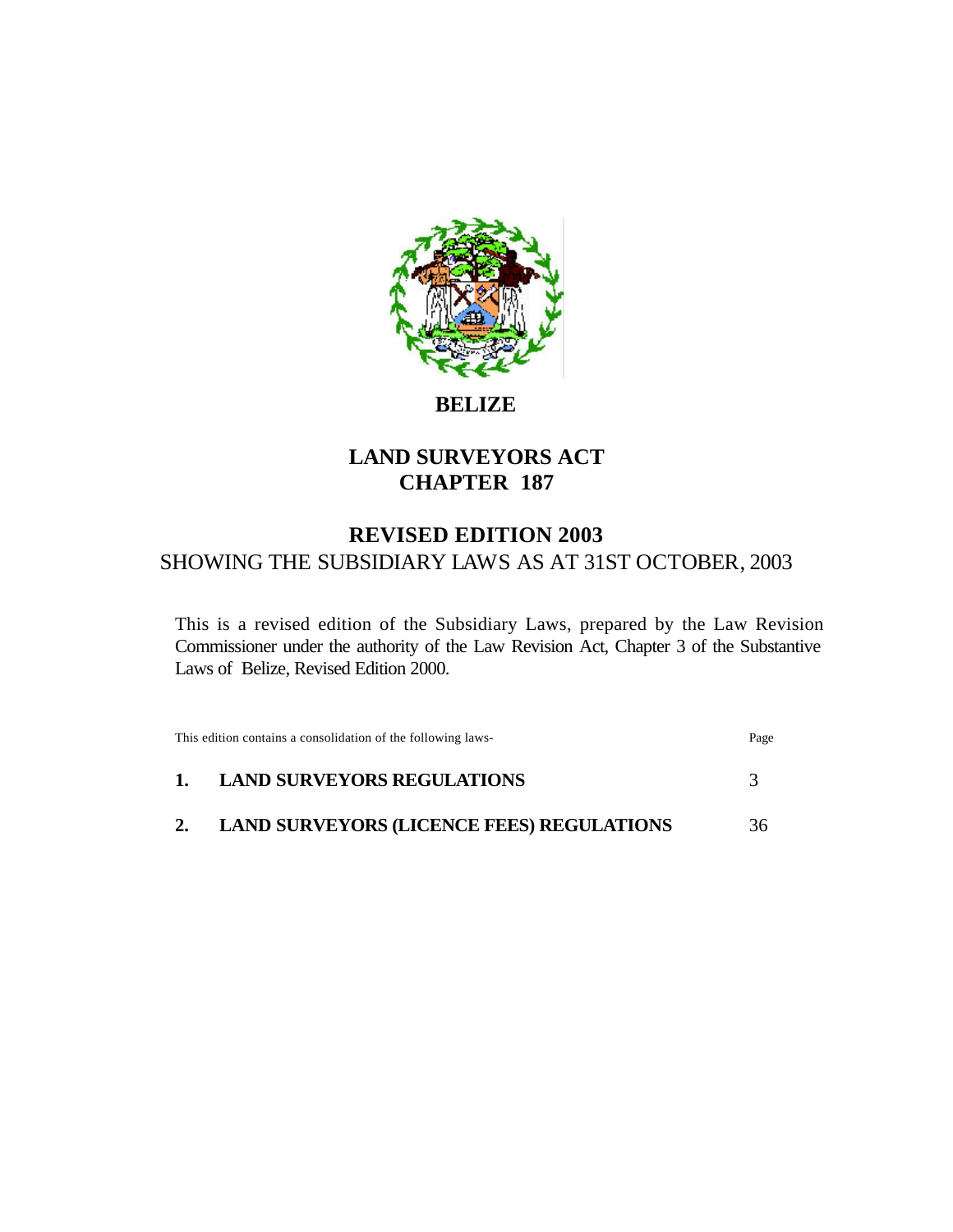*Land Surveyors* **[CAP. 187**

3

# **CHAPTER 187**

# **LAND SURVEY REGULATIONS**

# **ARRANGEMENT OF REGULATIONS**

# **PART I PRELIMINARY**

- 1. Short title.
- 2. Interpretation.

# **PART II REGULATIONS AFFECTING ALL SURVEYS**

- 3. Disputes.
- 4. Units of measurement.
- 5. Systems of Co-ordinates and Projections.
- 6. Maintenance of instruments.
- 7. Presentation of surveys.
- 8. Permissible errors of measurement.
- 9. Checking of surveys.
- 10. Information prior to survey.
- 11. Prior approval of statutory authorities.
- 12. Authority for entry upon land.

**THE SUBSIDIARY LAWS OF BELIZE**  $\qquad$  **REVISED EDITION 2003**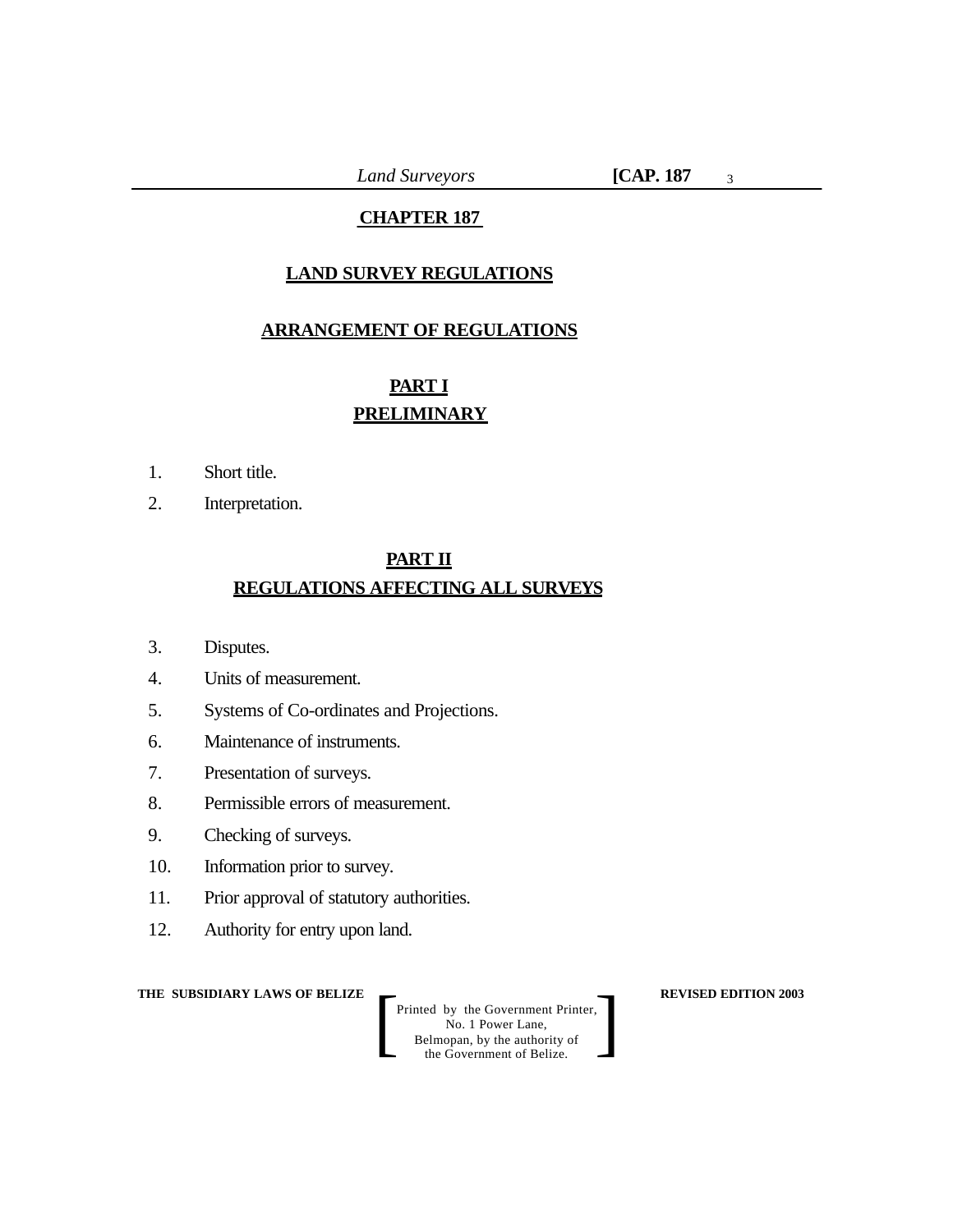4

- 13. Employment of unqualified assistant.
- 14. Fees chargeable by Commissioner of Lands and Surveys.

#### **PART III**

#### **SURVEY MARKS, BOUNDARY BEACONS AND BOUNDARIES**

- 15. Design and specification of survey marks.
- 16. Placement of survey marks.
- 17. Line beacons and river beacons.
- 18. Placing beacon on boundary line.
- 19. Beacons placed from computed data.
- 20. When beacons cannot be placed.
- 21. Damaged beacons to be repaired.
- 22. Trigonometrical stations to be repaired.
- 23. Missing beacons.
- 24. Re-establishment of missing beacons.
- 25. Redundant beacons.
- 26. Surveys and re-establishment of boundaries.

#### **PART IV**

# **SURVEYS PERFORMED BY TRIANGULATION, TRILATERATION, TRAVERSE AND AIR SURVEYS**

- 27. Geodetic and secondary control surveys.
- 28. Triangulation trilateration and traverse.

**THE SUBSIDIARY LAWS OF BELIZE**  $\qquad$  **REVISED EDITION 2003**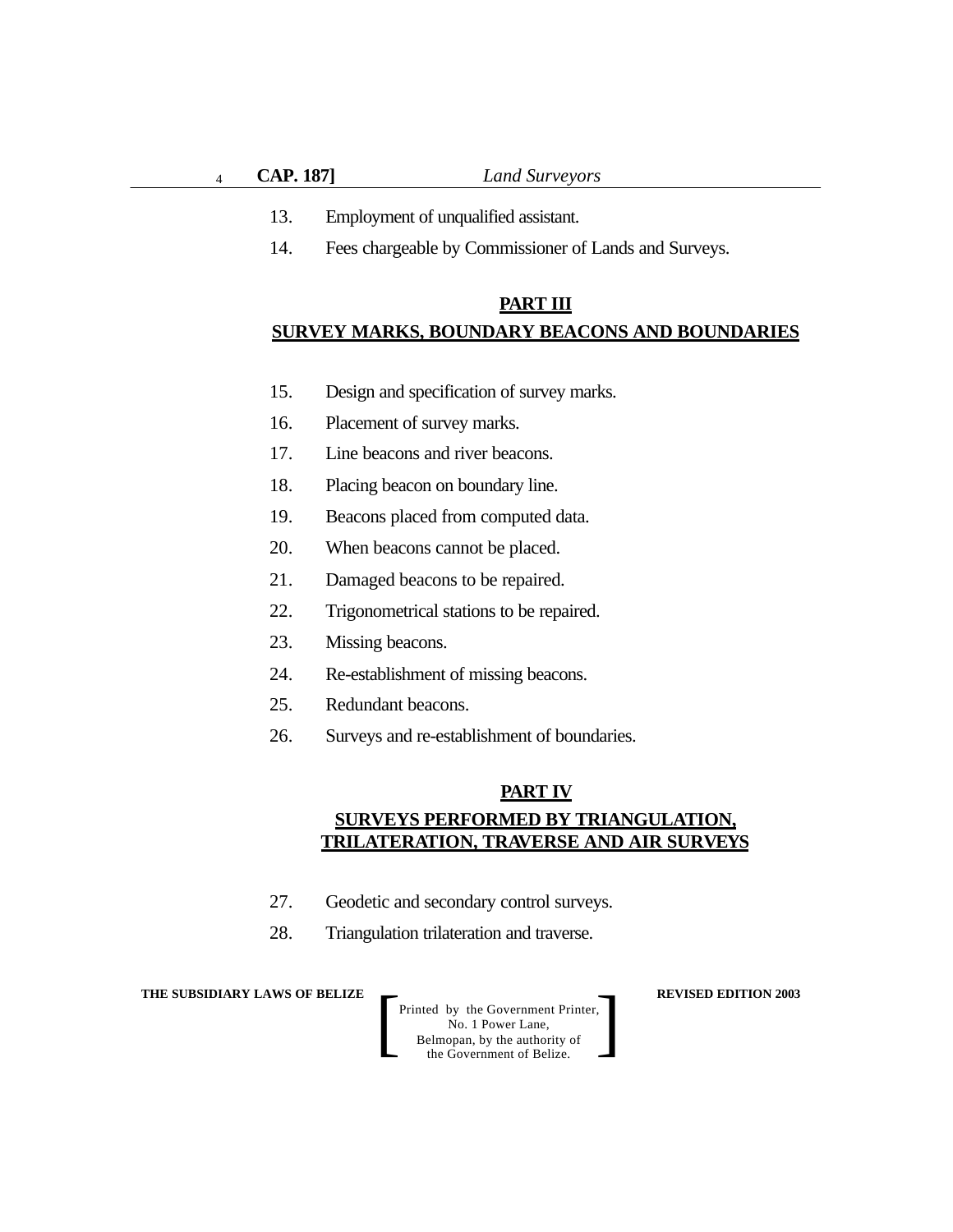5

- 29. Isolated surveys.
- 30. Tertiary and minor triangulation.
- 31. Instruments used for triangulation and trilateration.
- 32. Method of taking triangulation observation.
- 33. Fixing of beacons.
- 34. Lower Order Traverses.
- 35. Angular measurement of traverses.
- 36. Surveys of graphic accuracy.
- 37. Linear measurements of traverses.
- 38. Surveys of curvilinear boundaries.
- 39. Swinging or hanging traverses.
- 40. Verification of terminals traverse.
- 41. Verification of datum.
- 42. Air survey.

# **PART V FIELD NOTES**

- 43. Field notes to be on special forms.
- 44. Recording of traverse observations.
- 45. Description of beacons.
- 46. Methods of entering field notes.
- 47. Erasures and corrections.
- 48. Cover page and index.

**THE SUBSIDIARY LAWS OF BELIZE**  $\qquad$  **REVISED EDITION 2003**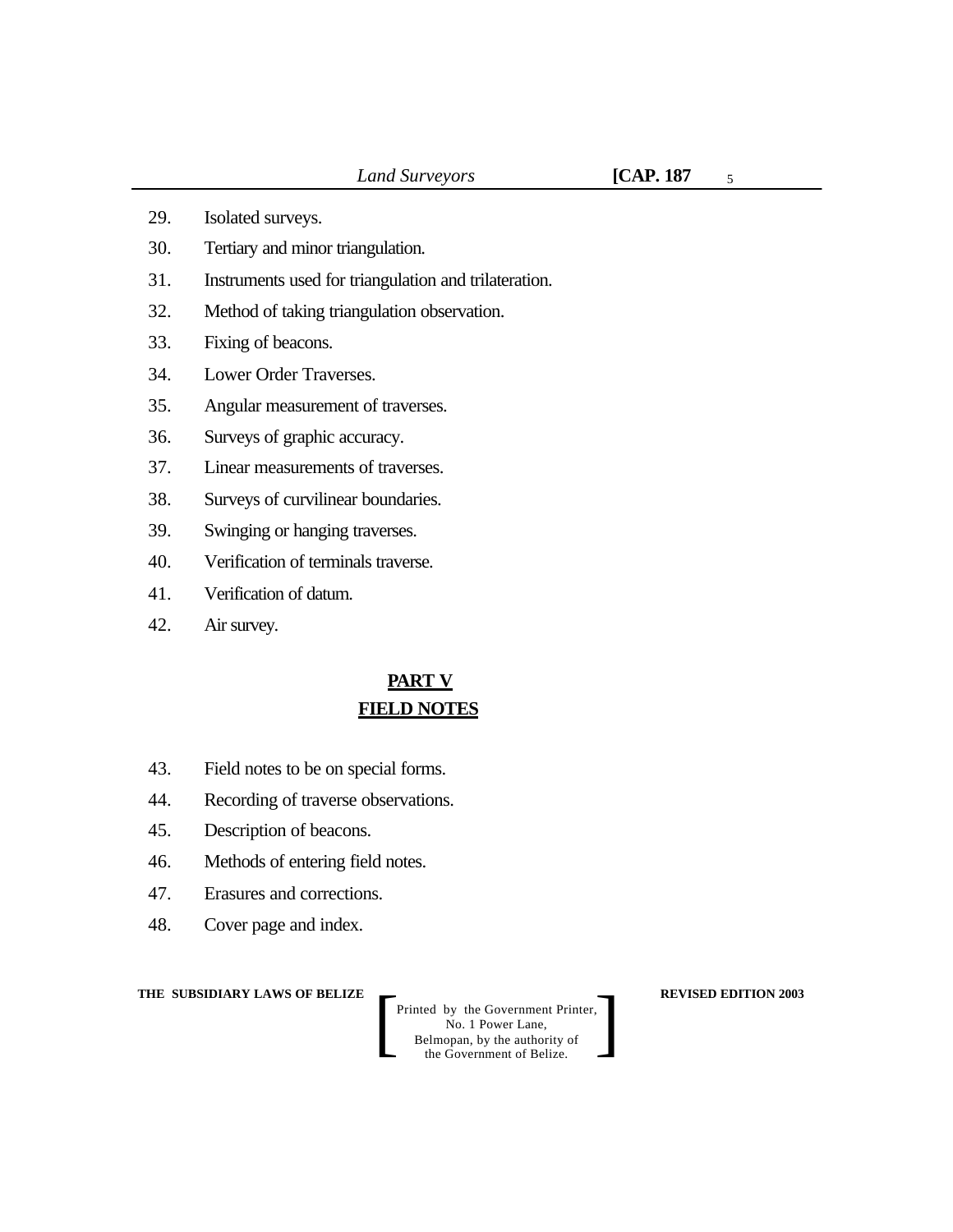- 49. Unorthodox methods.
- 50. Toporaphical features.

# **PART VI COMPUTATIONS**

- 51. Computation to be on special forms.
- 52. Method of entering computations.
- 53. Computation and adjustment of traverses.
- 54. Independent checks to be made.
- 55. Method of computing areas.
- 56. Method of measuring areas.
- 57. Degree of accuracy of calculating areas.
- 58. Presentation of computation.

# **PART VII PLANS**

- 59. Plans to be drawn on special forms.
- 60. Scales to be used.
- 61. Plotting of curvilinear boundaries.
- 62. Plotting by co-ordinates.
- 63. General rules.
- 64. Abutting boundaries.
- 65. Coordinate and numerical data.

**THE SUBSIDIARY LAWS OF BELIZE REVISED EDITION 2003**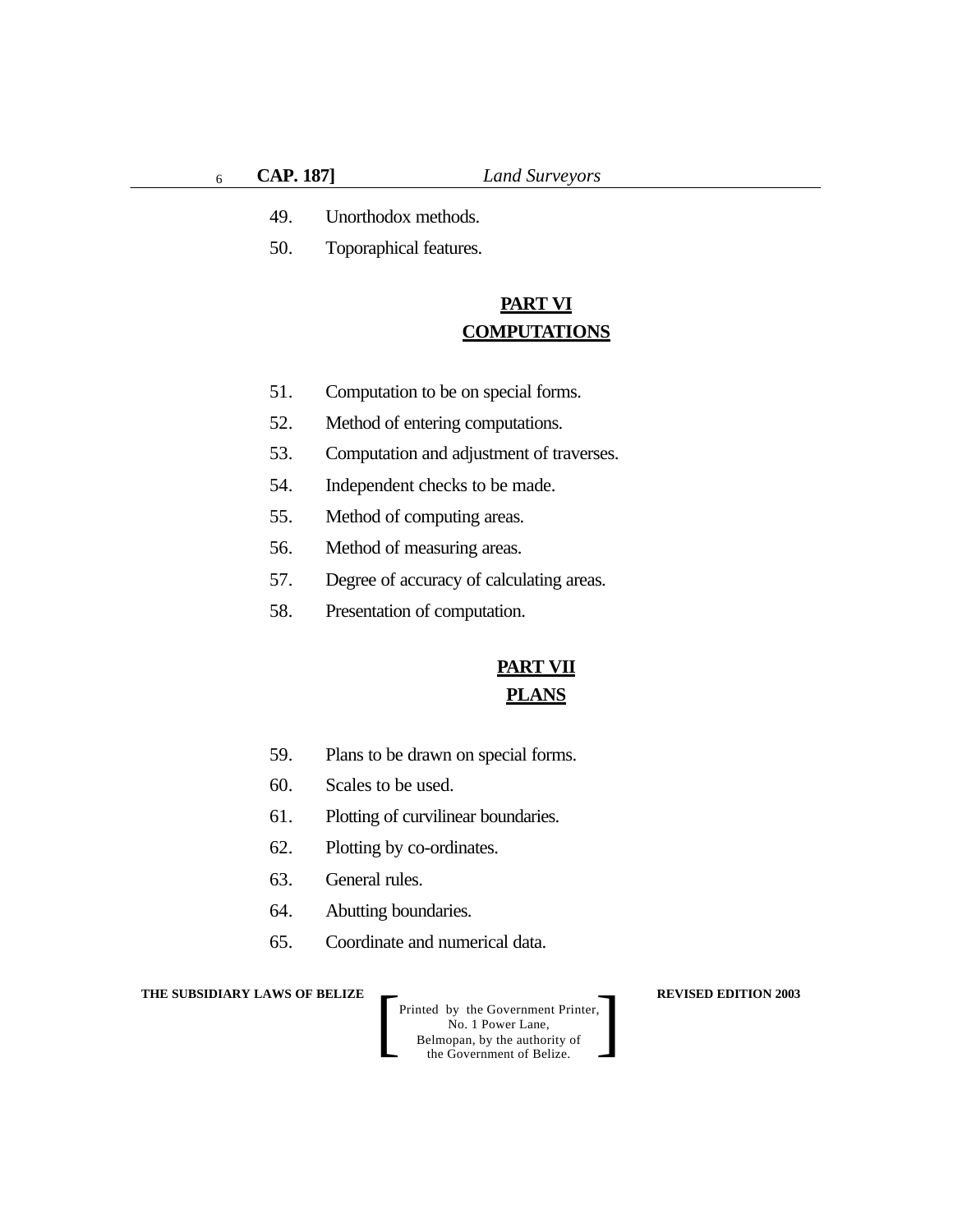7

- 66. Triangulation charts.
- 67. Colours and style of printing.
- 68. Topographical features.
- 69. Erasures or corrections.
- 70. Certificate.
- 71. Authentication by Commissioner of Lands and Surveys.

# **PART VIII MISCELLANEOUS**

72. Public access to maps and plans.

#### \_\_\_\_\_\_\_\_\_\_\_\_\_\_\_\_\_\_\_\_\_\_\_\_ FIRST SCHEDULE \_\_\_\_\_\_\_\_\_\_\_\_\_\_\_\_\_\_\_\_\_\_\_\_

SECOND SCHEDULE \_\_\_\_\_\_\_\_\_\_\_\_\_\_\_\_\_\_\_\_\_\_\_\_

THIRD SCHEDULE \_\_\_\_\_\_\_\_\_\_\_\_\_\_\_\_\_\_\_\_\_\_\_\_

**THE SUBSIDIARY LAWS OF BELIZE REVISED EDITION 2003**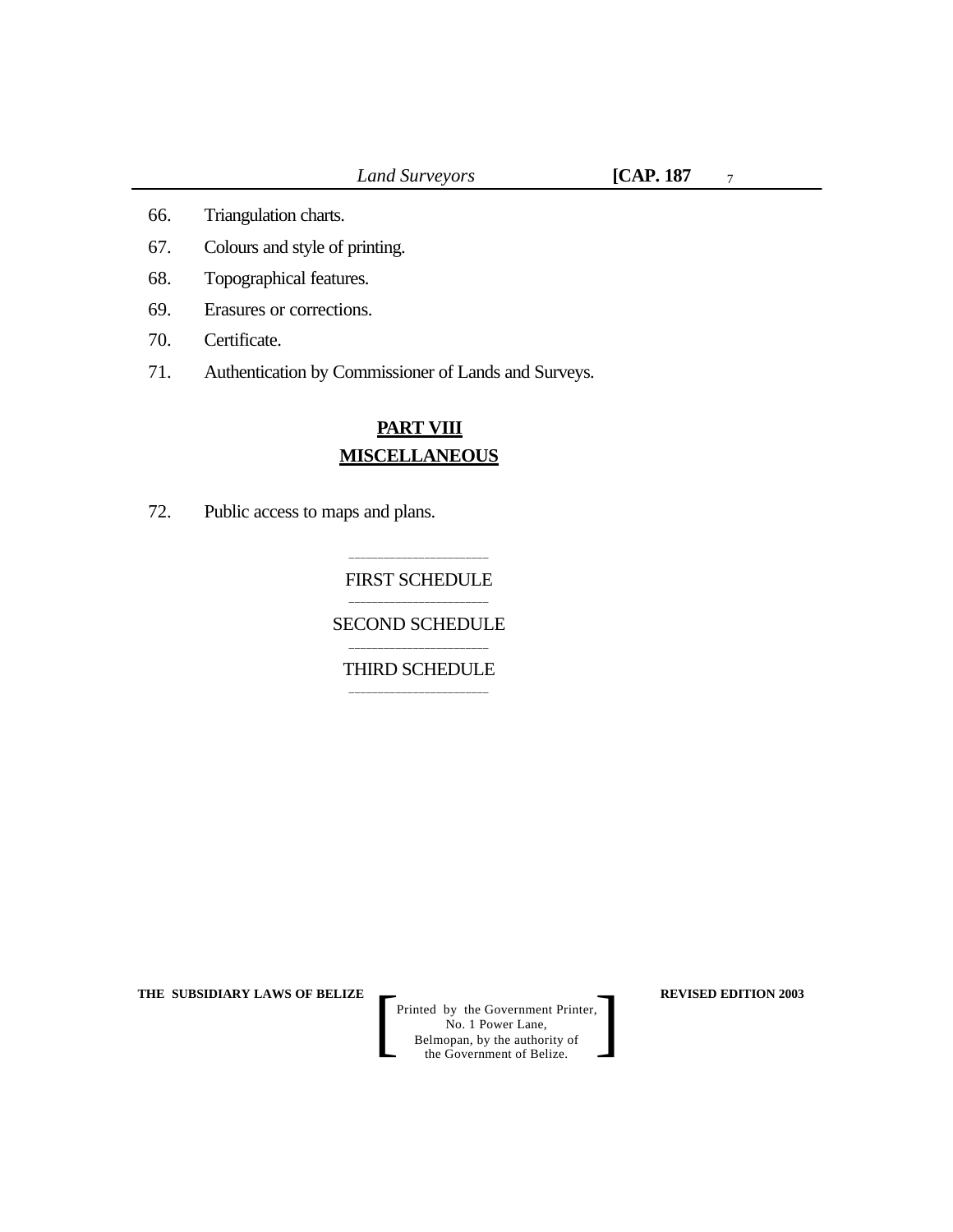8

**CAP. 187]** *Land Surveyors*

# **CHAPTER 187**

# **LAND SURVEY REGULATIONS**

*(Section 24)*

10 of 1978. 27 of 1995. Act 10 of 1990. Ch. 152.

*[16th December, 1977.]*

# **PART I PRELIMINARY**

| Short title.                  | These Regulations may be cited as the<br>1.                                                                              |  |  |  |
|-------------------------------|--------------------------------------------------------------------------------------------------------------------------|--|--|--|
|                               | <b>LAND SURVEY REGULATIONS.</b>                                                                                          |  |  |  |
| Interpretation.               | In these Regulations, unless the context otherwise requires-<br>2.                                                       |  |  |  |
| CAP. 187.                     | "the Act" means the Land Surveyors Act;                                                                                  |  |  |  |
| CAP. 194.                     | "approximate" in relation to any boundary has the meaning ascribed to it in<br>section 20 of the Registered Land Act;    |  |  |  |
|                               | "Board" has the meaning ascribed to it in the Act;                                                                       |  |  |  |
|                               | "Commissioner of Lands and Surveys" means the Commissioner of Lands<br>and Surveys appointed under section 3 of the Act; |  |  |  |
| CAP. 194.                     | "fixed" in relation to any boundary has the meaning ascribed to it in section 21<br>of the Registered Land Act;          |  |  |  |
|                               | "licensed surveyor" has the same meaning ascribed to it in the Act;                                                      |  |  |  |
|                               | "plan" has the same meaning ascribed to it in the Act;                                                                   |  |  |  |
|                               | "public survey" has the same meaning ascribed to it in the Act;                                                          |  |  |  |
| THE SUBSIDIARY LAWS OF BELIZE | <b>REVISED EDITION 2003</b>                                                                                              |  |  |  |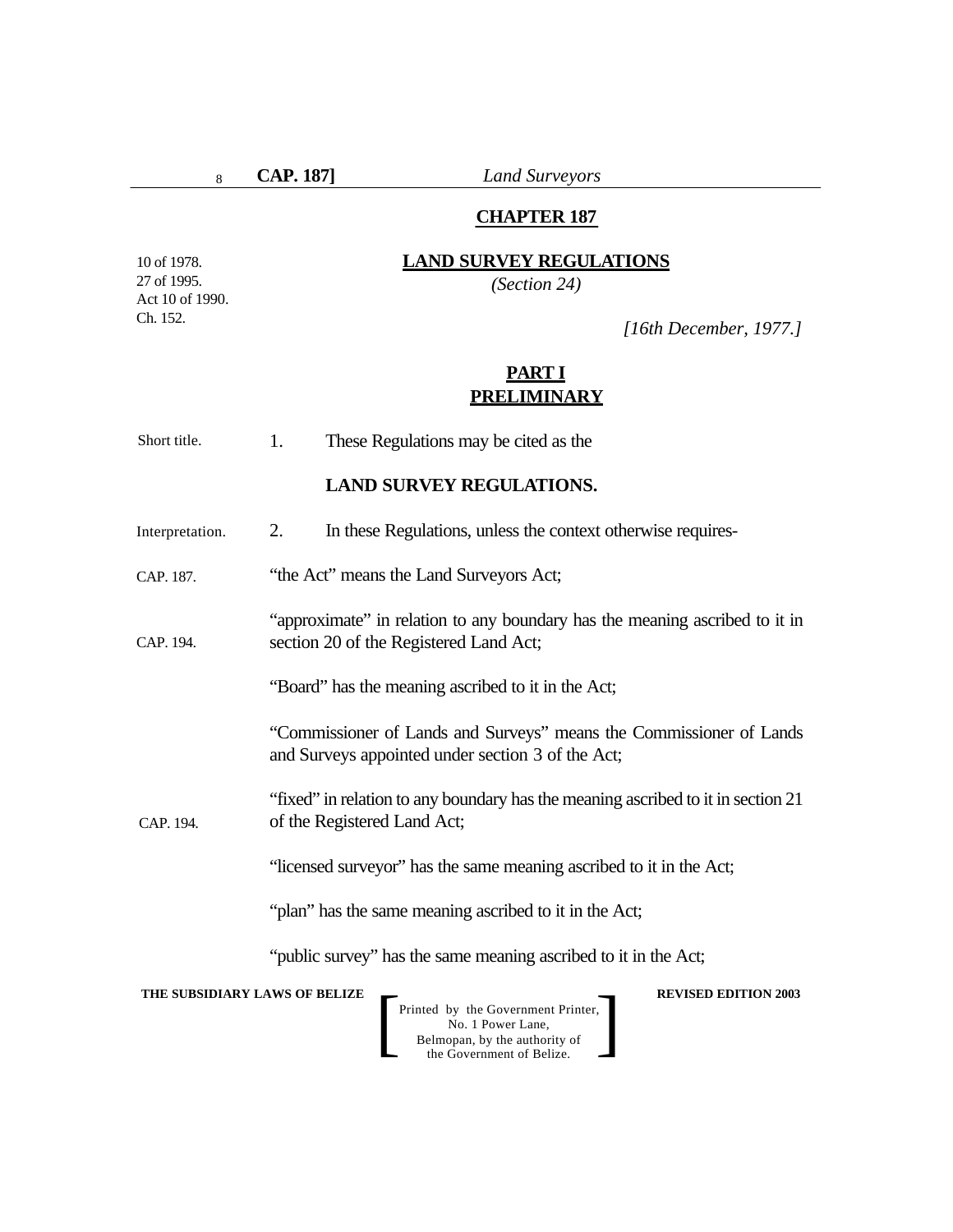| <b>Land Surveyors</b>                                                                                                                                                                                                                                                                                     | [CAP. 187 | 9                                               |
|-----------------------------------------------------------------------------------------------------------------------------------------------------------------------------------------------------------------------------------------------------------------------------------------------------------|-----------|-------------------------------------------------|
| "Registered Land Act" means the Registered Land Act;                                                                                                                                                                                                                                                      |           | CAP. 194.                                       |
| "Registrar" has the same meaning ascribed to it in the Act;                                                                                                                                                                                                                                               |           |                                                 |
| "registration section" has the same meaning ascribed to it in the Registered<br>Land Act;                                                                                                                                                                                                                 |           | CAP. 194.                                       |
| "Registry Map" has the same meaning ascribed to it in the Registered Land<br>Act;                                                                                                                                                                                                                         |           | CAP. 194.                                       |
| "survey" has the same meaning ascribed to it in the Act;                                                                                                                                                                                                                                                  |           |                                                 |
| "surveyor" has the same meaning ascribed to it in the Act.                                                                                                                                                                                                                                                |           |                                                 |
| PART II<br><b>REGULATIONS AFFECTING ALL SURVEYS</b>                                                                                                                                                                                                                                                       |           |                                                 |
| 3.<br>If a dispute arises between a licensed surveyor and the Commissioner<br>of Lands and Surveys, over the application of the regulations, either party may<br>refer the matter to the Board. The Board shall hear and determine such dispute,<br>and its decision shall be final.                      |           | Disputes.                                       |
| All distances shown on plans shall be in International Metres<br>4.<br>(1)<br>and decimals thereof or in English Feet and decimals thereof.<br>The relationship to be used shall be one International Metre $= 3.28084558$<br>English Feet.                                                               |           | Units of<br>measurement.                        |
| All angular measurements shall be in degrees, minutes and<br>(2)<br>seconds of arc.                                                                                                                                                                                                                       |           |                                                 |
| The figure of the earth and the projection to be used in the<br>5.<br>(1)<br>computation of co-ordinates of any survey shall be the Universal Traverse<br>Mercator Projection Zone 16 using the Clark 1866 figure having elements<br>semi-major axis 6378206.4 International Metres, eccentricity squared |           | Systems of Co-<br>ordinates and<br>Projections. |
| THE SUBSIDIARY LAWS OF BELIZE<br>Printed by the Government Printer,<br>No. 1 Power Lane,<br>Belmopan, by the authority of<br>the Government of Belize.                                                                                                                                                    |           | <b>REVISED EDITION 2003</b>                     |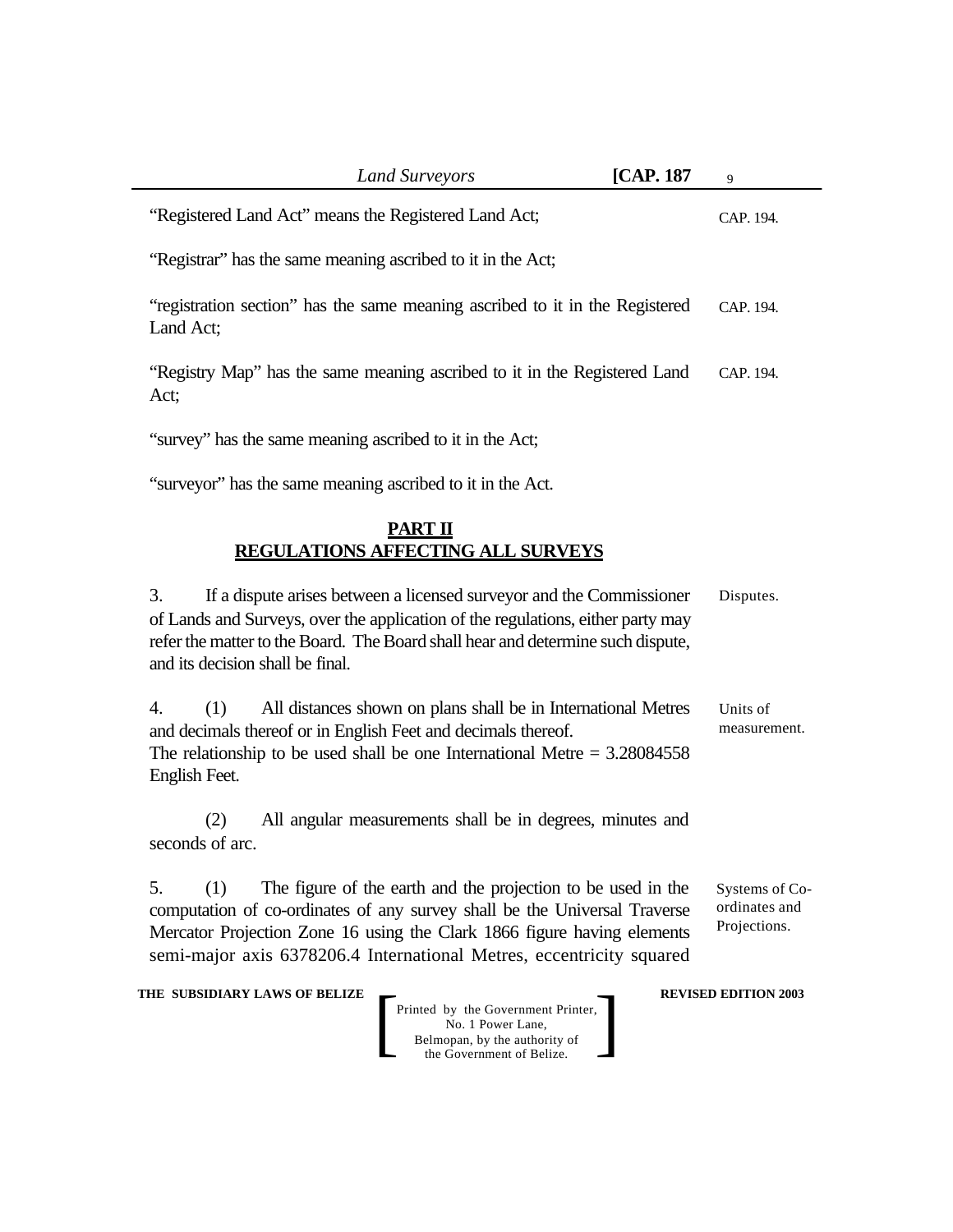0.006768658.

(2) Azimuths derived from the co-ordinates of existing control points shall always be used if possible. Astronomical azimuths of an appropriate accuracy and corrected for convergence are acceptable otherwise.

6. (1) Every licensed surveyor shall maintain his theodolite, measuring bands and other equipment in good order and the Commissioner of Lands and Surveys may refuse to authenticate any survey made with defective equipment. Maintenance of instruments.

> (2) Every measuring band or tape shall be standarised before use and thereafter not less than once in every twelve months. A certificate with details of standardisation shall be submitted to the Commissioner of Lands and Surveys.

> (3) The Commissioner of Lands and Surveys may at any time require any licensed surveyor to submit any measuring equipment for inspection.

7. (1) Every licensed surveyor shall be personally responsible for the accuracy, fidelity, and completeness of every survey presented by him for the approval of the Commissioner of Lands and Surveys. Presentation of surveys.

> (2) It shall be the duty of every surveyor making any survey under the Act to record all the relevant information that may aid in securing the accuracy and completeness of every such survey.

> (3) Every surveyor shall perform sufficient work to enable him to apply a thorough check to every part of his survey.

> (4) Every surveyor shall present his plan, computations and connected documents of every survey in such a manner as the Commissioner of Lands and Surveys may require, and if any surveyor forwards to the Commissioner of Lands and Surveys any plan, computation or connected

**THE SUBSIDIARY LAWS OF BELIZE**  $\qquad$  **REVISED EDITION 2003**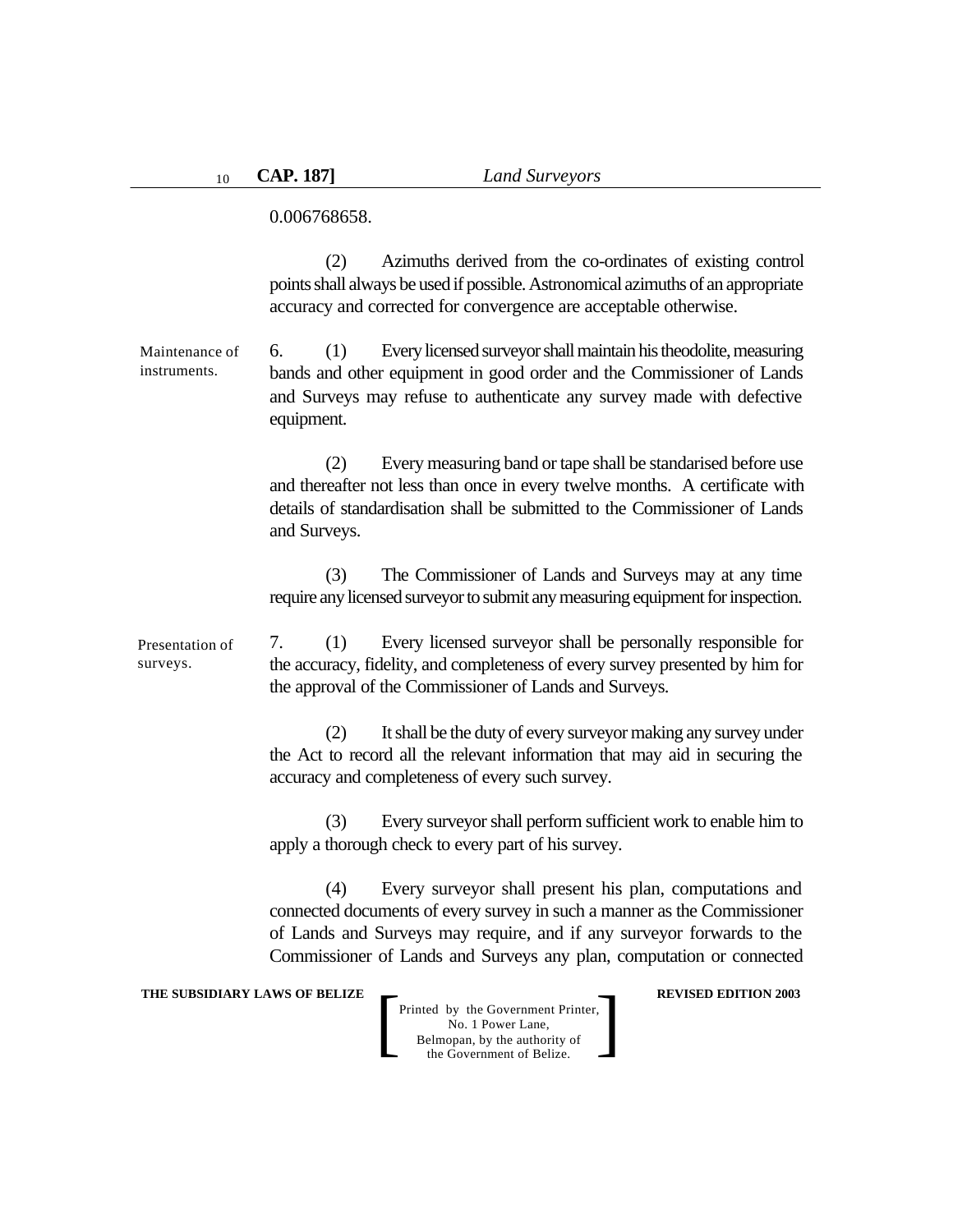documents which does not conform substantially with the appropriate requirements, the Commissioner of Lands and Surveys may, at his discretion, return the plan, computation and connected documents to the surveyor and may refuse to authenticate such plan, computation or connected documents until it has been made to conform with the appropriate requirements.

(5) All surveys returned to a surveyor shall be resubmitted to the Commissioner of Lands and Surveys without undue delay.

8. All measurements must be made in accordance with these Regulations and the Commissioner of Lands and Surveys may refuse to authenicate any survey which contains errors in excess of those that can be expected from measurements properly carried out in the manner specified.

9. The Commissioner of Lands and Surveys may at any time depute any surveyor to check in the field any survey made under the Act by any other surveyor, and such check may include the verification of any information recorded in connection with such survey mark established under the Act or any regulations made thereunder.

10. (1) Before carrying out any survey, every licensed surveyor shall be provided, or shall provide himself with all available information in respect of any previous survey of the parcel of land to be surveyed and of any adjoining parcel.

(2) Application to the Commissioner of Lands and Surveys for this information shall be in writing and shall, whenever applicable, make reference to the approval for sub-division, or other transaction.

(3) The Commissioner of Lands and Surveys shall make available to any licensed surveyor all technical information in his possession. Where the licensed surveyor extracts the information himself by personal search no fee shall be payable, but where the information is extracted on his behalf by the Commissioner of Lands and Surveys the fee prescribed in the Third Schedule

**THE SUBSIDIARY LAWS OF BELIZE**  $\qquad$  **REVISED EDITION 2003** 

Printed by the Government Printer, No. 1 Power Lane, Belmopan, by the authority of Printed by the Government Printer,<br>
No. 1 Power Lane,<br>
Belmopan, by the authority of<br>
the Government of Belize. Permissible errors of measurement.

Checking of surveys.

Information prior to survey.

Third Schedule.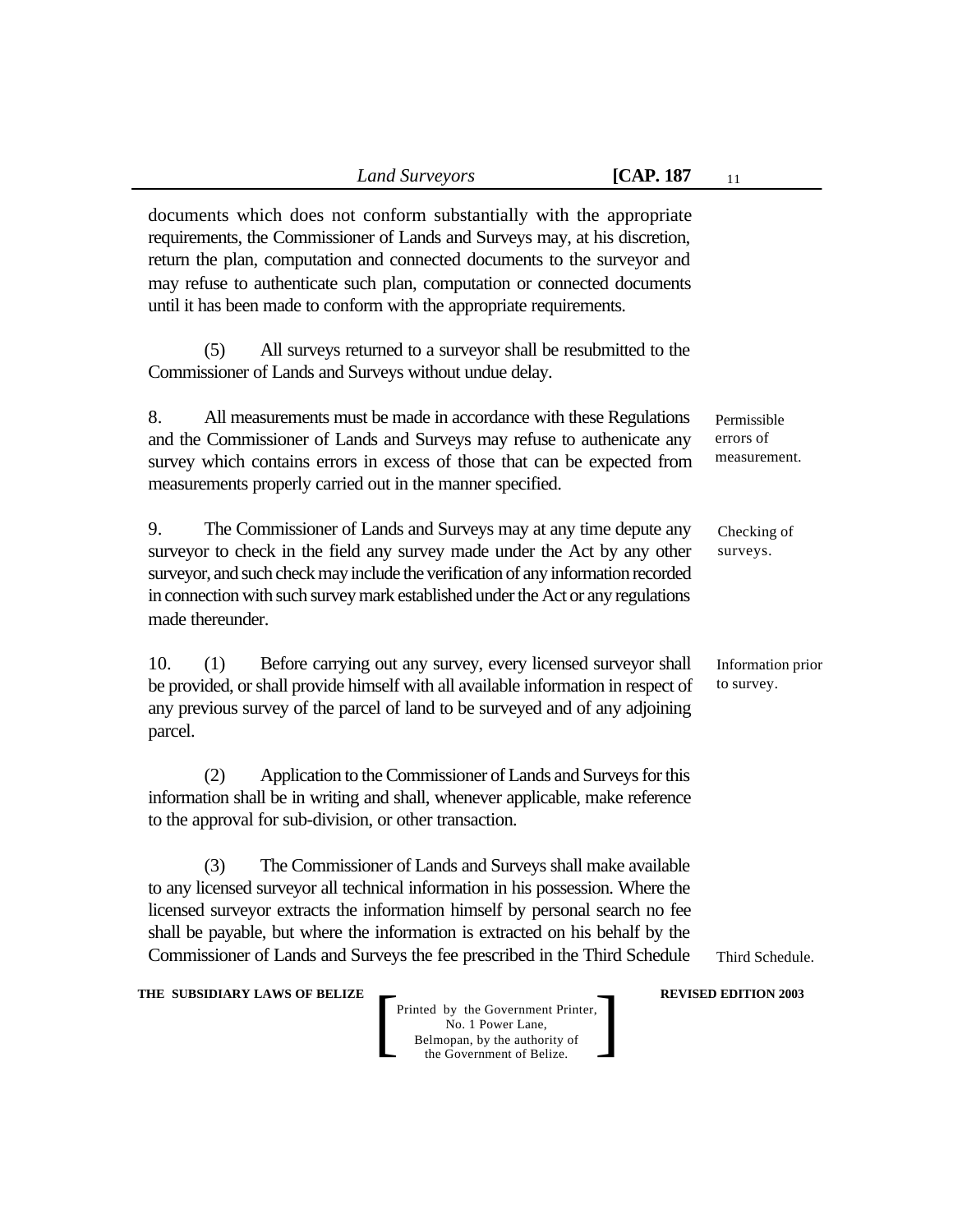to these Regulations shall be paid.

11. Before submitting any survey to the Commissioner of Lands and Surveys, a licensed surveyor shall ensure that approval has been obtained for a subdivision or other transaction of any parcel of land in any case where such approval is required by any law and that the survey submitted conforms with such approval. Prior approval of statutory authorities.

12. (1) In pursuance of sections 14, 15 and 20 of the Act the Commissioner of Lands and Surveys shall furnish to every surveyor an official letter of authority in Form A set out in the First Schedule to these Regulations. Authority for entry upon land. First Schedule.

> (2) Every surveyor shall present his letter of authority to any owner or occupier of land who demands proof that such surveyor is duly authorised to enter upon his lands.

13. (1) No licensed surveyor shall employ an unqualified assistant without the written approval of the Board: Employment of unqualified assistant.

> Provided that the Commissioner of Lands and Surveys may give provisional approval pending decision by the Board.

> (2) When such approval is given it shall be for a period of not more than two years in the first instance and may thereafter be renewed for further periods at the discretion of the Board.

> (3) The work done by any such assistant shall be under the direct personal control of the licensed surveyor, who shall himself carry out a sufficient check to ensure that the work done by such assistant is correct. The licensed surveyor shall accept full personal responsibility for all work performed by his unqualified assistant.

(4) The licensed surveyor shall where he employs any assistant, supply a certificate in Form B set out in the First Schedule to these Regulations. First Schedule.

#### **THE SUBSIDIARY LAWS OF BELIZE**  $\qquad$  **REVISED EDITION 2003**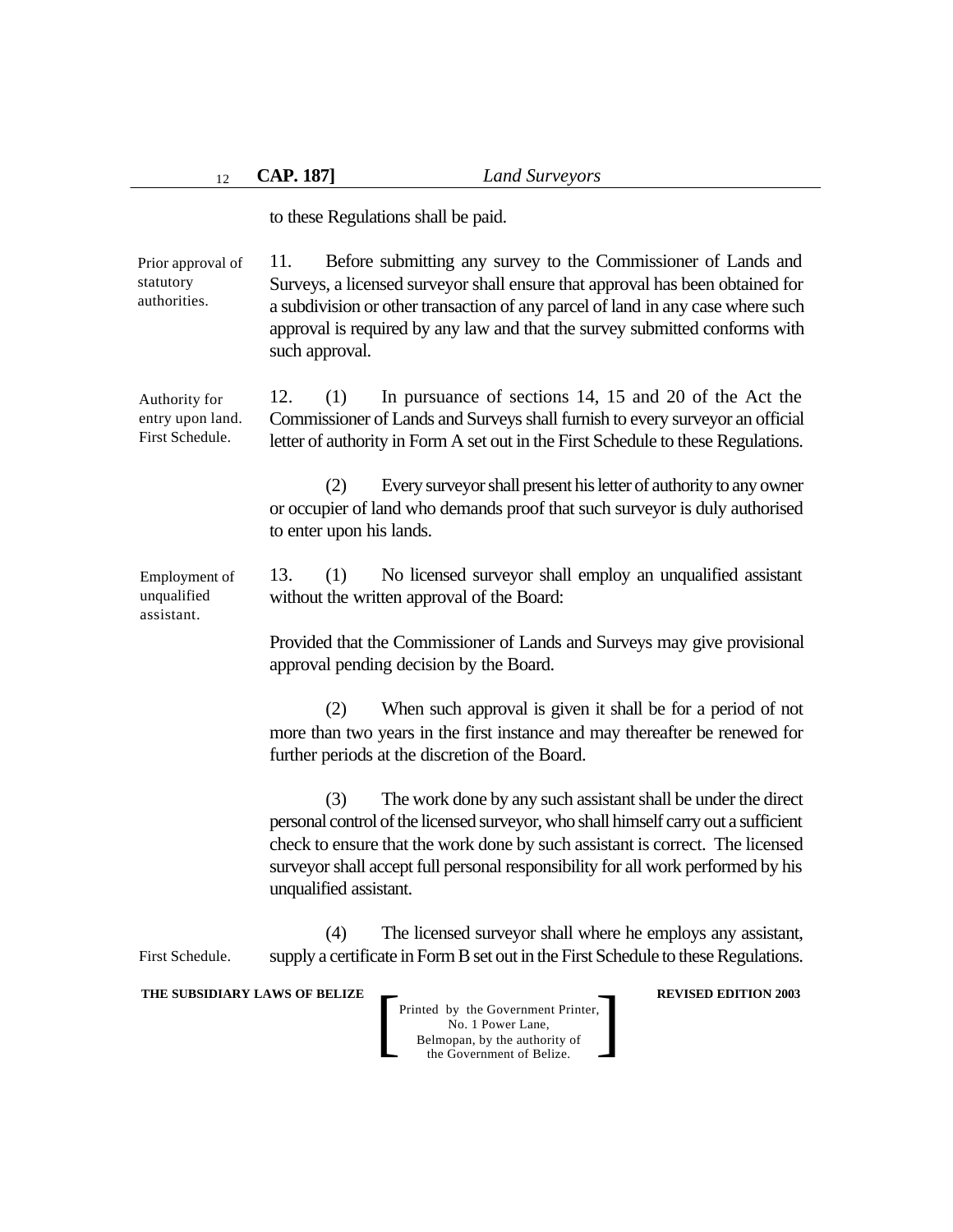(5) If the Commissioner of Lands and Surveys finds that an unqualified assistant has performed any work which has not been supervised and checked by the licensed surveyor he may suspend approval for the employment of the unqualified assistant, and the case shall be referred to the Board whose decision on the matter shall be final.

14. (1) The Commissioner of Lands and Surveys shall charge fees for all surveys carried out by the Lands and Surveys Department in accordance with the charges prescribed from time to time by the Minister.

(2) The Commissioner of Lands and Surveys shall charge fees in accordance with the charges prescribed in the Second Schedule to these Regulations for the authentication under section 18 of the Act of a plan submitted by a licensed surveyor.

(3) The Commissioner of Lands and Surveys shall charge fees in respect of all documents issued or services rendered by the Lands and Surveys Department in accordance with the charges prescribed in the Third Schedule to these Regulations.

## **PART III SURVEY MARKS, BOUNDARY BEACONS AND BOUNDARIES**

15. (1) The design of survey marks shall be as specified by the Commissioner of Lands and Surveys, except in special circumstances which must be set out in the report on the survey.

(2) Every new triangulation or trilateration station other than a purely auxiliary station shall be permanently marked.

(3) In third order traverse as defined in Regulation 34 all traverse stations shall whenever possible be permanent points.

**THE SUBSIDIARY LAWS OF BELIZE**  $\qquad$  **REVISED EDITION 2003** 

Printed by the Government Printer, No. 1 Power Lane, Belmopan, by the authority of Printed by the Government Printer,<br>
No. 1 Power Lane,<br>
Belmopan, by the authority of<br>
the Government of Belize.

Fees chargeable by Commissioner of Lands and Surveys.

Third Schedule.

Design and specification of survey marks.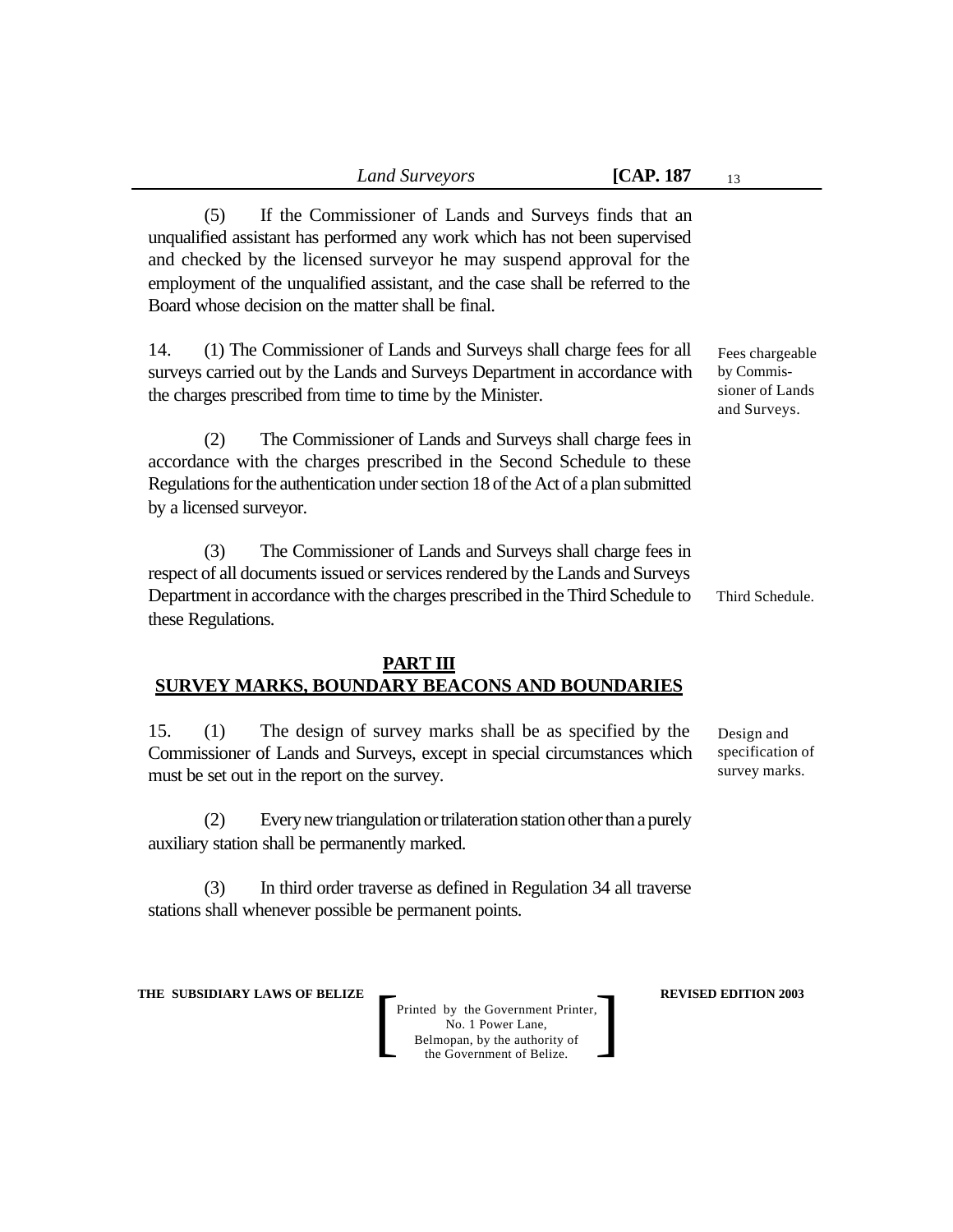| 14                                                                                                                                                                                                                                 | <b>CAP. 187]</b>                                                                                                                                                                                                                                                                                          | <b>Land Surveyors</b>                                                                                                                                                                                                                                                                                   |  |  |
|------------------------------------------------------------------------------------------------------------------------------------------------------------------------------------------------------------------------------------|-----------------------------------------------------------------------------------------------------------------------------------------------------------------------------------------------------------------------------------------------------------------------------------------------------------|---------------------------------------------------------------------------------------------------------------------------------------------------------------------------------------------------------------------------------------------------------------------------------------------------------|--|--|
| Placement of<br>survey marks.<br>CAP. 194.                                                                                                                                                                                         | Where the boundaries of a parcel are required to be fixed in<br>16.<br>(1)<br>accordance with section 21 of the Registered Land Act any beacons required<br>to be placed to define accurately the boundaries of the parcel shall be of such<br>type as the Commissioner of Lands and Surveys may require. |                                                                                                                                                                                                                                                                                                         |  |  |
|                                                                                                                                                                                                                                    | Where a boundary is inadequately defined and it is necessary<br>(2)<br>to place a beacon to define the approximate position of the boundary such<br>beacons shall conform to the requirements of paragraph (1) of this regulation.                                                                        |                                                                                                                                                                                                                                                                                                         |  |  |
|                                                                                                                                                                                                                                    | (3)                                                                                                                                                                                                                                                                                                       | With a view to facilitating the location of isolated boundary<br>beacons, such beacons shall be referenced to any nearby telephone pole,<br>suitable tree or other prominent physical feature.                                                                                                          |  |  |
| Line beacons and<br>river beacons.                                                                                                                                                                                                 | 17.<br>(1)                                                                                                                                                                                                                                                                                                |                                                                                                                                                                                                                                                                                                         |  |  |
|                                                                                                                                                                                                                                    | $\left(a\right)$                                                                                                                                                                                                                                                                                          | Where a rectilinear boundary intersects a<br>curvilinear boundary and a beacon, required by<br>Regulation 16 cannot be placed at the interesection,<br>a beacon shall be placed on the rectilinear<br>boundary as near as possible to the intersection.<br>Such beacon shall be known as a line beacon; |  |  |
|                                                                                                                                                                                                                                    | (b)                                                                                                                                                                                                                                                                                                       | where the rectilinear boundary continues on both<br>sides of the curvilinear boundary, line beacons shall<br>be placed on both sections of the rectilinear<br>boundary;                                                                                                                                 |  |  |
|                                                                                                                                                                                                                                    | (c)                                                                                                                                                                                                                                                                                                       | where the curvilinear boundary falls within a river<br>or swamp the line beacon shall be placed above<br>flood level and shall be known as a river beacon.                                                                                                                                              |  |  |
| (2)<br>When a line or river beacon has been placed in accordance<br>with Regulation $16(1)$ the distance from the line or river beacon to the actual<br>boundary shall be measured to the precision required by Regulation 61 (2). |                                                                                                                                                                                                                                                                                                           |                                                                                                                                                                                                                                                                                                         |  |  |
| <b>THE SUBSIDIARY LAWS OF BELIZE</b><br><b>REVISED EDITION 2003</b><br>Printed by the Government Printer,<br>No. 1 Power Lane,<br>Belmopan, by the authority of<br>the Government of Belize.                                       |                                                                                                                                                                                                                                                                                                           |                                                                                                                                                                                                                                                                                                         |  |  |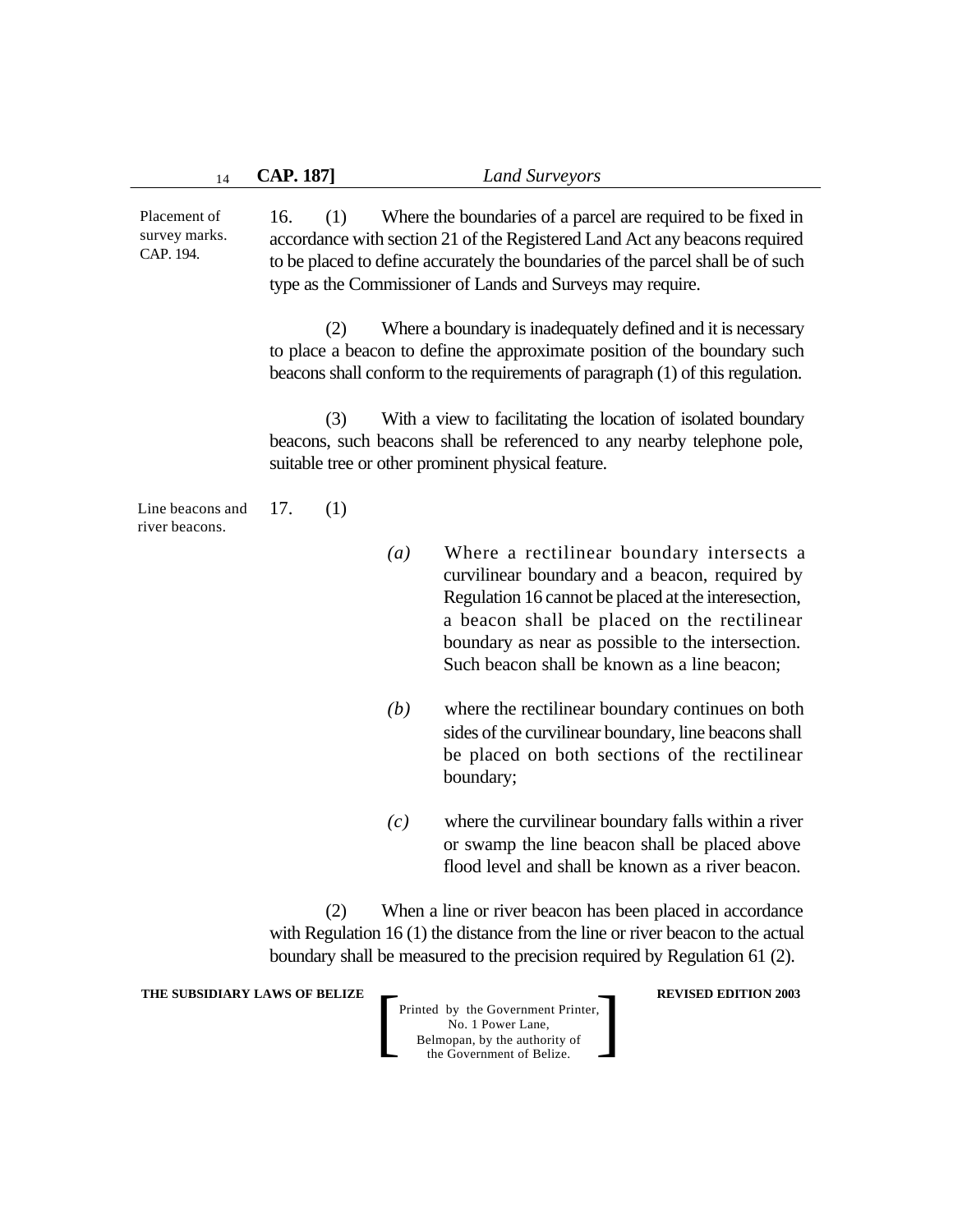(3) All sub-divisions of a parcel, the boundaries of which have been fixed, which is situated across a road reserve shall be fully beaconed as self-contained units.

(4) Where a curvilinear feature is adopted as a sub-divisional boundary of a parcel, the boundaries of which have been fixed, the several sub-divisions and any remainder shall be fully beaconed as self-contained units.

18. Where a beacon is placed on a boundary line that has been fixed, it shall be proved to be on line by establishing either directly or indirectly its relationship with the terminal beacons of the line.

19. Where a beacon is placed from computed data, its position shall be proved by an independent field check and calculation.

20. When the corner of a parcel, the boundaries of which are required to be fixed, fall within inaccessible ground where a beacon cannot be placed, the position of such corner shall be permanently referenced by at least one indicatory beacon placed on a boundary line as near as possible to the corner. The details of the situation shall be indicated on the plan.

21. Where an old beacon of the parcel under survey is found to be damaged, the surveyor shall repair or renew the beacon and shall make a record of the repairs in his field notes.

22. (1) Every surveyor engaged on a public survey who discovers any trigonometrical or traverse station to be damaged and in need of repair shall carry out such repair as may be necessary.

(2) A licensed surveyor not engaged on a public survey is not required to repair any damaged trigonometrical or traverse station, but he shall report in writing to the Commissioner of Lands and Surveys the name, number and position of any such station and the nature of the damage he has observed.

**THE SUBSIDIARY LAWS OF BELIZE**  $\qquad$  **REVISED EDITION 2003** 

Printed by the Government Printer, No. 1 Power Lane, Belmopan, by the authority of Printed by the Government Printer,<br>
No. 1 Power Lane,<br>
Belmopan, by the authority of<br>
the Government of Belize. Placing beacon on boundary line.

Beacon placed from computed data.

When beacons cannot be placed.

Damaged beacons to be repaired.

Trigonometrical stations to be repaired.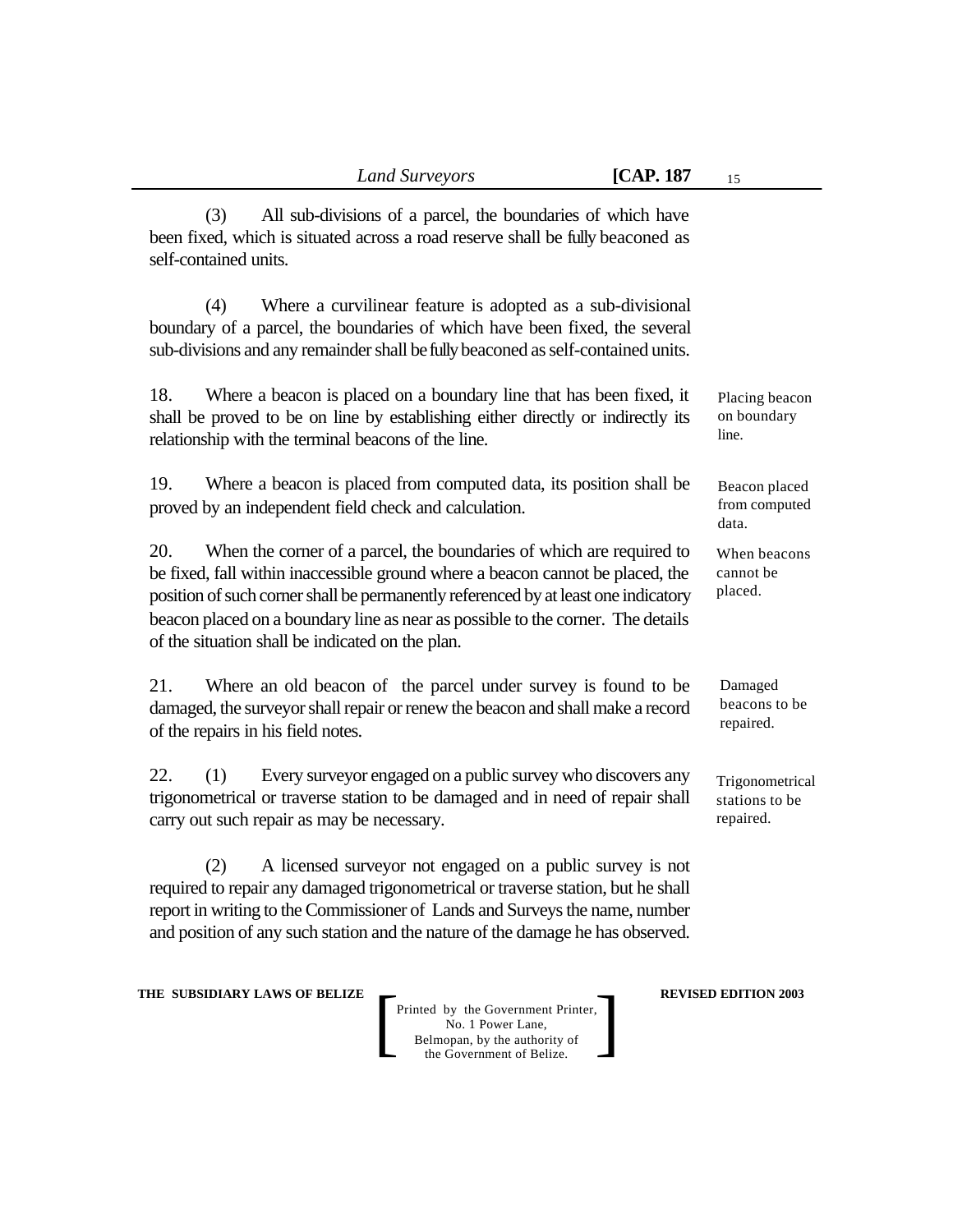| 16                                                 | <b>CAP. 187]</b><br><b>Land Surveyors</b>                                                                                                                                                                                                                    |  |  |  |
|----------------------------------------------------|--------------------------------------------------------------------------------------------------------------------------------------------------------------------------------------------------------------------------------------------------------------|--|--|--|
| Missing beacons.                                   | Missing beacons shall be noted in the surveyor's report and in order<br>23.<br>to demonstrate that he has searched in the right place the surveyor shall furnish<br>such measurement and observations as may be necessary.                                   |  |  |  |
| Re-establishment<br>of missing<br>beacons.         | If a surveyor is required to re-establish a missing beacon, he shall<br>24.<br>submit his field notes, computations and report to the Commissioner of Lands<br>and Surveys.                                                                                  |  |  |  |
| Redundant<br>beacons.                              | 25.<br>Where the existence of a visible redundant beacon is likely to lead<br>to confusion, it shall be removed and replaced by an underground witness<br>mark.                                                                                              |  |  |  |
| Surveys and re-<br>establishment of<br>boundaries. | In every survey of land where the position of a feature or<br>26.<br>(1)<br>beacon defining the boundary of a parcel is found to differ materially from that<br>indicated by the relevant previous survey, the surveyor shall exercise the greatest<br>care- |  |  |  |
|                                                    | in establishing that the discrepancy actually does<br>(a)<br>exist;                                                                                                                                                                                          |  |  |  |
|                                                    | in collecting all evidence which may have a bearing<br>(b)<br>on the eventual action to be taken.                                                                                                                                                            |  |  |  |
|                                                    | A careful search shall be made in the position indicated by<br>(2)<br>the previous survey to ascertain whether or not any evidence of the old                                                                                                                |  |  |  |

the previous survey to ascertain whether or not any evidence of the old boundary feature or beacon still exists and the position of any building or other development in the immediate vicinity of the boundary shall be recorded.

(3) The surveyor, before taking further action shall provide the Commissioner of Lands and Surveys with a full report and shall request instructions.

**THE SUBSIDIARY LAWS OF BELIZE REVISED EDITION 2003**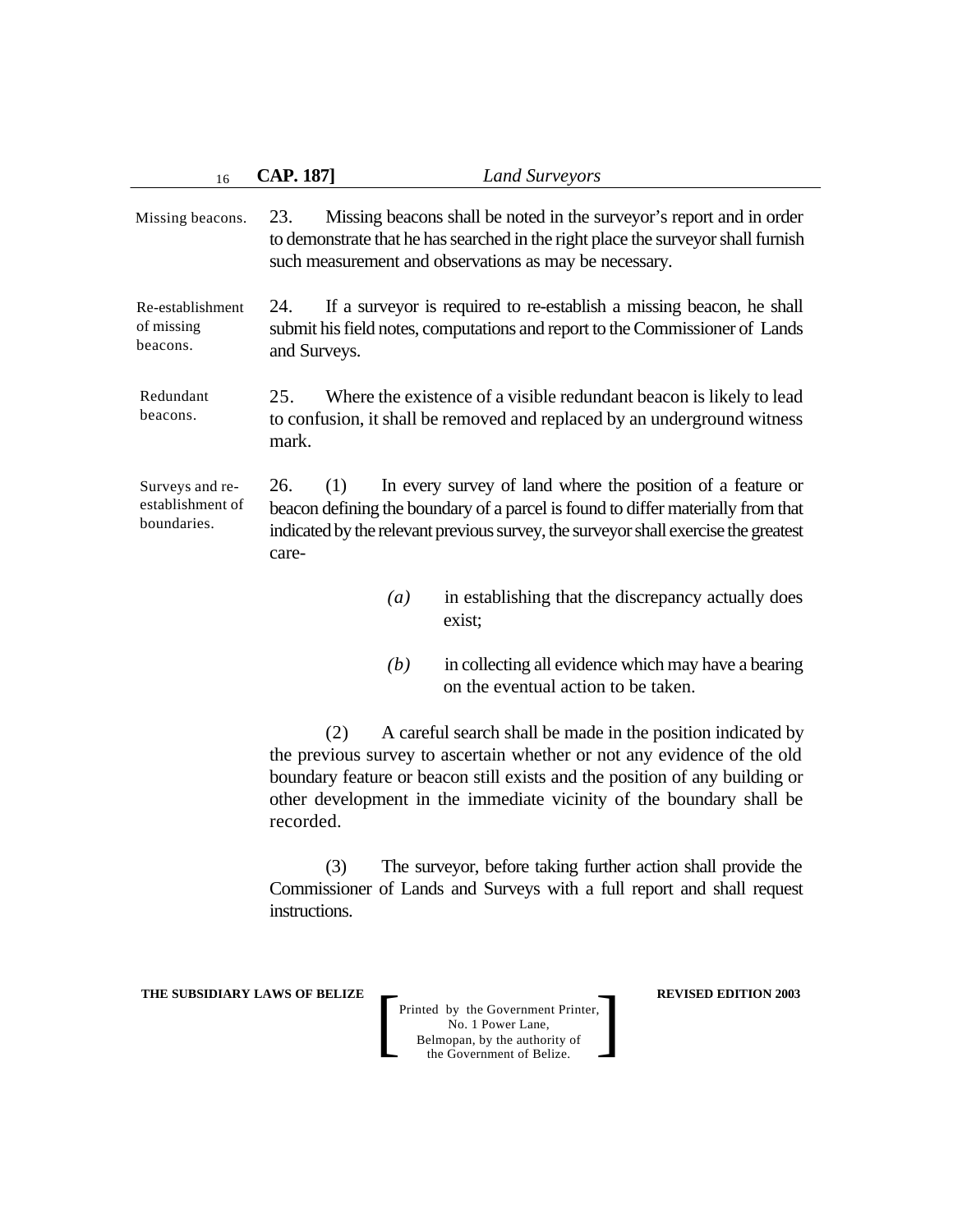### **PART IV**

## **SURVEYS PERFORMED BY TRIANGULATION, TRILATERATION, TRAVERSE AND AIR SURVEYS**

27. All geodetic and secondary control surveys shall be carried out under the direction of the Commissioner of Lands and Surveys.

28. (1) All new triangulation, trilateration and traverse required to provide general control for cadastral surveys shall be brought into harmony with existing control by methods conforming with current survey practice.

(2) When issuing survey data for such work to a licensed surveyor, the Commissioner of Lands and Surveys may recommend either a particular sequence in the computation of new work or any special computations which the circumstances may require, and it shall be the duty of a licensed surveyor so informed not to depart from the Commissioner of Lands and Surveys' recommendation without reasonable cause.

29. In areas where no control exists a licensed surveyor shall request instructions from the Commissioner of Lands and Surveys as to the datum and method of survey to be used.

30. For the purposes of regulations 31 and 32 tertiary triangulation or trilateration means triangulation or trilateration established to an accurary which makes it suitable for use as a basis of further triangulation or trilateration; minor triangulation or trilateration means triangulation or trilateration established to a lower accuracy and suitable only as a basis for fixing local traverses and beacons.

31. (1) A micrometer theodolite of an approved pattern reading directly to one second of arc, or better, shall be used for tertiary triangulation.

Geodetic and secondary control surveys.

Triangulation trilateration and traverse.

Isolated surveys.

Tertiary and minor triangulation.

Instruments used for triangulation and trilateration.

**THE SUBSIDIARY LAWS OF BELIZE**  $\qquad$  **REVISED EDITION 2003**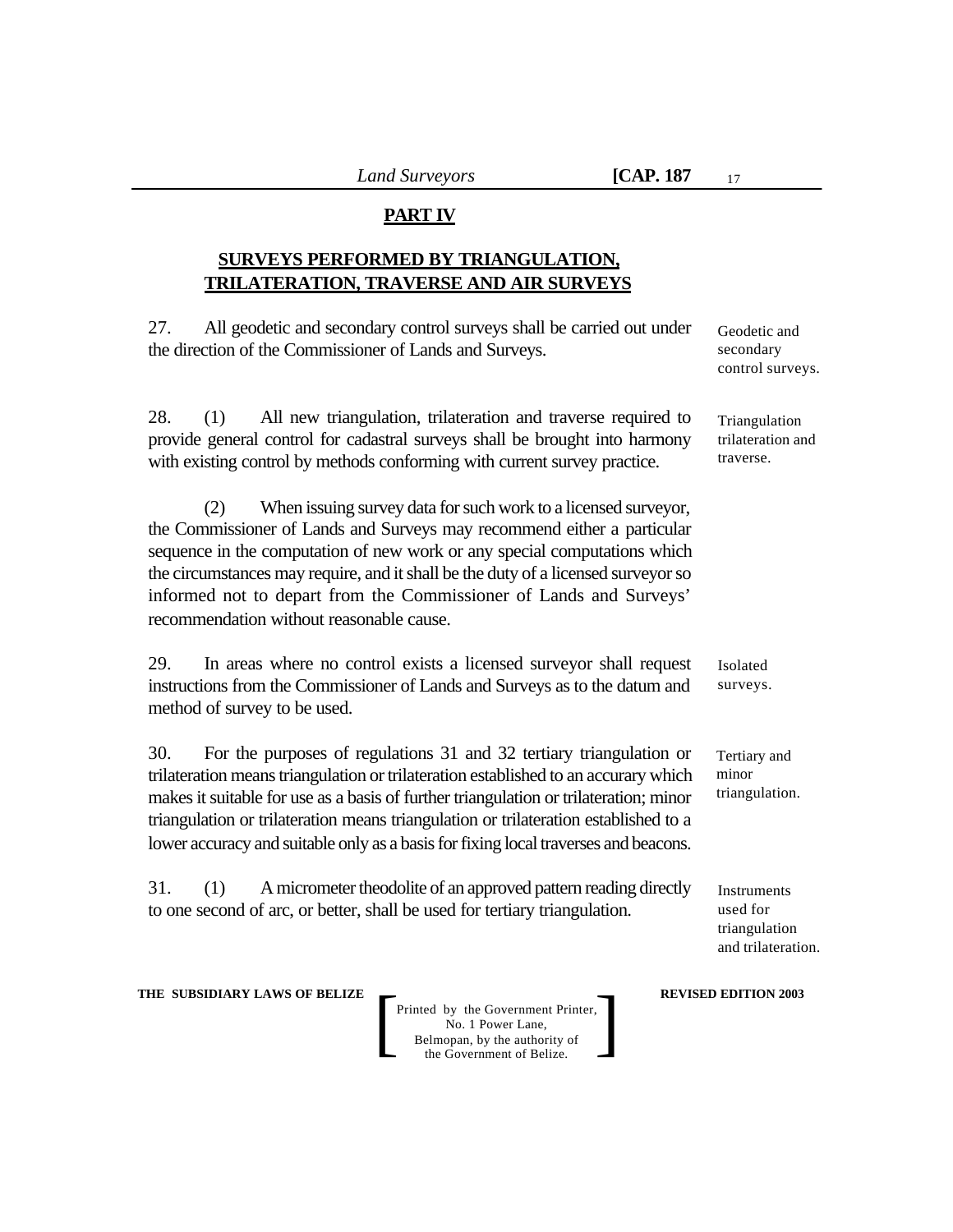(2) A micrometer theodolite of an approved pattern reading directly to twenty seconds of arc, or better, shall be used for minor triangulation.

(3) Electronic distance measuring equipment of an approved pattern shall be used for trilateration distance measurement.

32. (1) The minimum requirement for tertiary and minor triangulation shall be two arcs observed on different zeros: Method of taking triangulation observations.

> Provided that two swings observed on different faces and different zeros may be sufficient for observations to points situated less than 2,000 metres distance.

> (2) An arc of angular observations for triangulation shall consist of two swings observed in opposite directions on the same zero, one swing being on face left and the other on face right.

> (3 ) For each arc a suitable reference station shall be selected and both swings of the arc shall be closed on to it, and the misclosure of each swing shall be appropriate to the class of theodolite used.

> (4) The difference between measurements of any angle on different arcs shall be appropriate to the class of theodolite used.

> (5) Where electronic distance measuring equipment is used sufficient observations shall be taken to eliminate any ambiguities and achieve the accuracy required by Regulation 8.

33. (1) Triangulation, trilateration, or a combination of these techniques for determining the position of beacons shall be carried out in accordance with the procedure laid down in Regulations 28 to 32 and the method of computation shall conform with current survey practice. Fixing of beacons.

(2) Beacons may also be fixed by-

**THE SUBSIDIARY LAWS OF BELIZE**  $\qquad$  **REVISED EDITION 2003**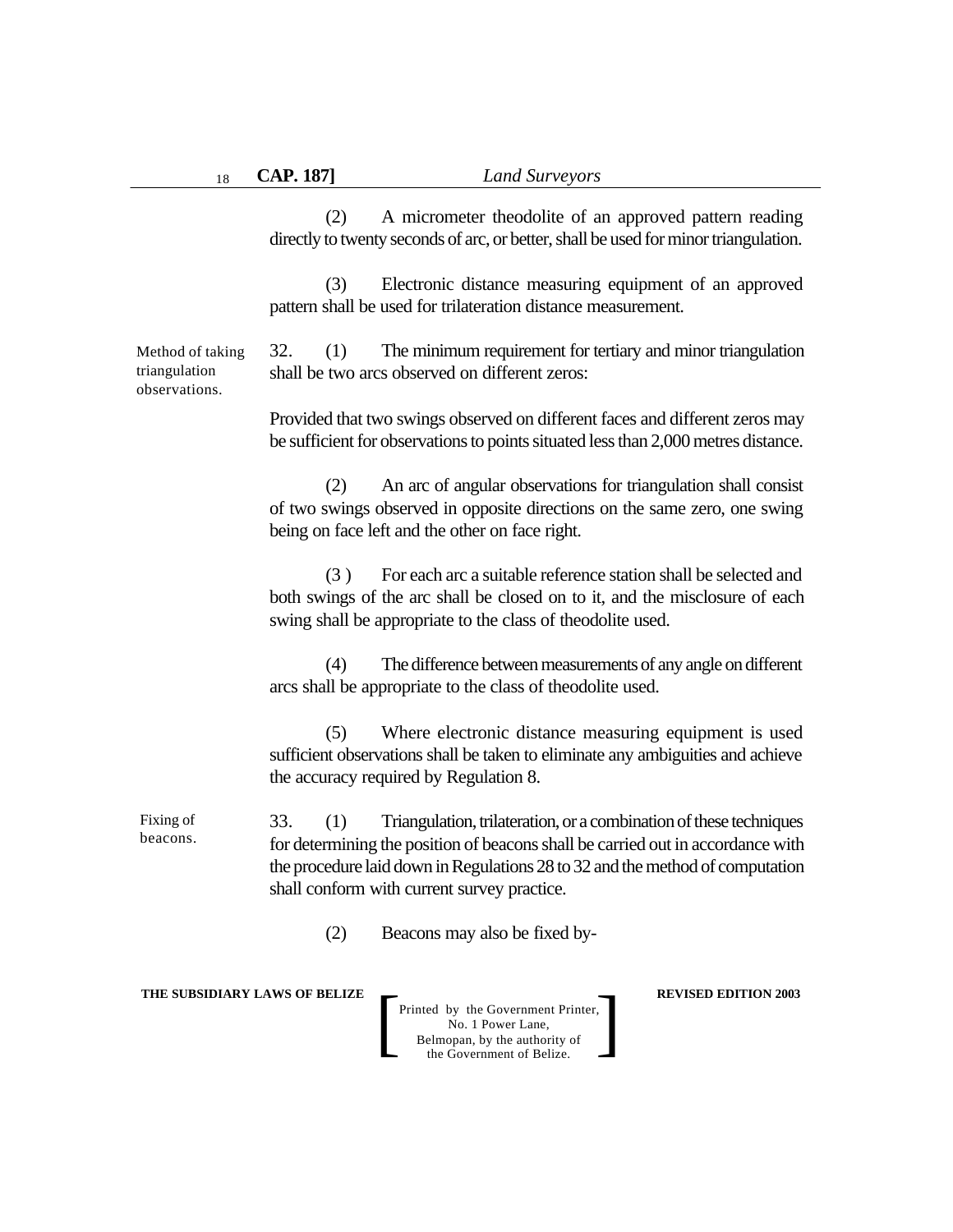|                                 | <b>Land Surveyors</b>                                                                                                                                                 | [CAP. 187] | 19                          |
|---------------------------------|-----------------------------------------------------------------------------------------------------------------------------------------------------------------------|------------|-----------------------------|
| (a)                             | intersection, provided at least three suitable rays<br>are observed on to the point to the fixed;                                                                     |            |                             |
| (b)                             | resection, provided at least four points in favourable<br>positions for such fixing are observed;                                                                     |            |                             |
| (c)                             | any other method which is capable of fixing a point<br>with no less accuracy than that of the methods of<br>intersection and resection:                               |            |                             |
| triangulation or trilateration. | Provided that no point fixed by any of the methods specified in subparagraphs<br>$(a)$ , $(b)$ and $(c)$ of this paragraph shall be used to form the basis of further |            |                             |
| 34.<br>(1)                      |                                                                                                                                                                       |            | Lower Order<br>Traverses.   |
| (a)                             | All main control traverses shall be observed to third<br>order standard.                                                                                              |            |                             |
| (b)                             | Where such lines are measured by means of<br>electronic distance measuring equipment sufficient<br>observations shall be taken to eliminate any<br>ambiguities.       |            |                             |
| (c)                             | All such field operations shall be appropriate to a<br>standard of accuracy of not less than 1:10,000.                                                                |            |                             |
| (2)                             |                                                                                                                                                                       |            |                             |
| $\left(a\right)$                | All other control traverses for the survey of<br>rectilinear boundaries shall be observed to fourth<br>order standard.                                                |            |                             |
| (b)                             | Field operations for such surveys shall be                                                                                                                            |            |                             |
| THE SUBSIDIARY LAWS OF BELIZE   | Printed by the Government Printer,<br>No. 1 Power Lane,<br>Belmopan, by the authority of<br>the Government of Belize.                                                 |            | <b>REVISED EDITION 2003</b> |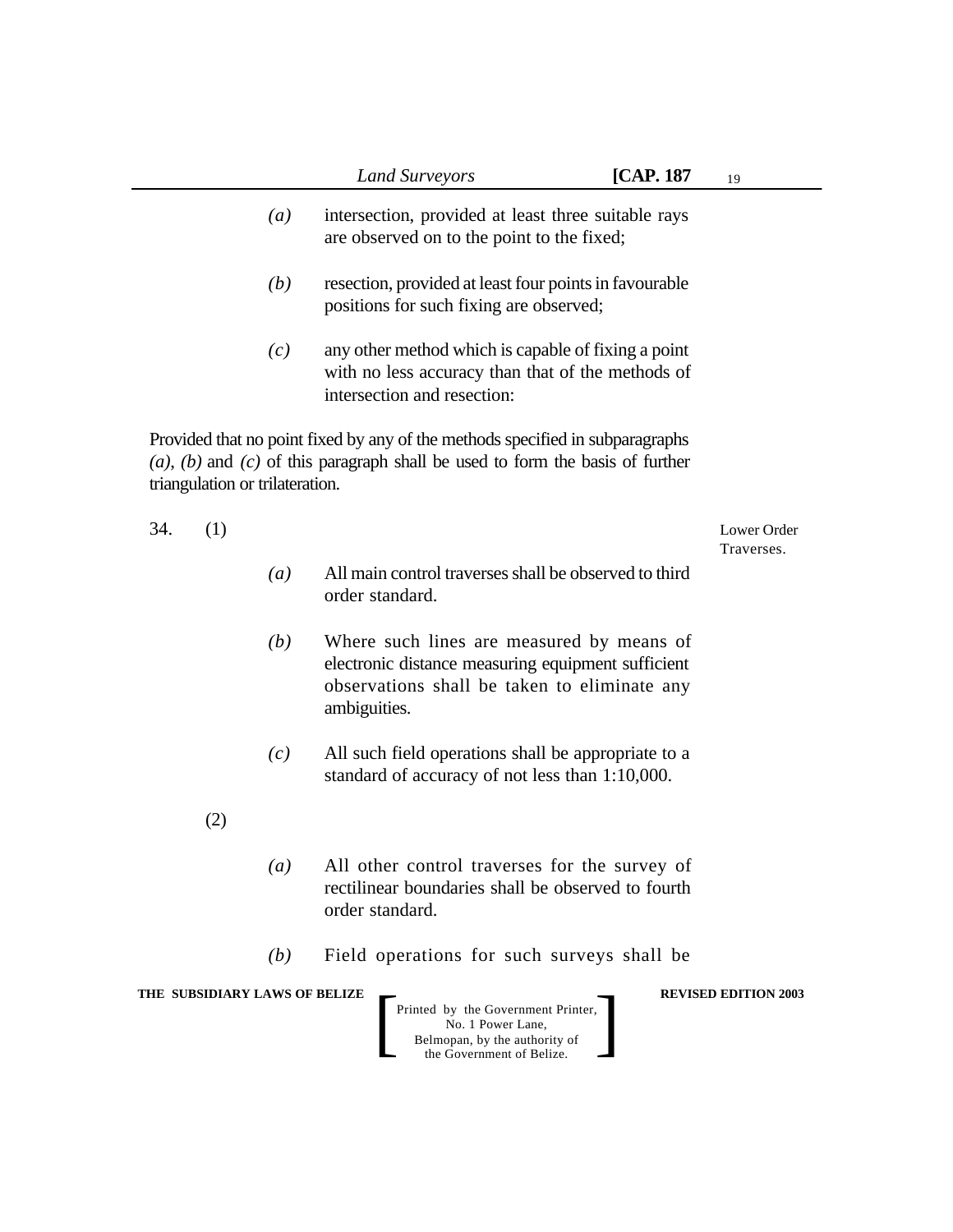appropriate to a standard of accuracy of 1:5,000 but computational misclosures shall be allowed to the same degree of accuracy as the datum supplied by the Commissioner of Lands and Surveys.

- *(c)* A surveyor shall not use a loop traverse closing on his starting point if it is practicable to traverse between two previously fixed stations.
- *(d)* When a surveyor is unable to close his work within the limits prescribed by the Commissioner of Lands and Surveys, the Commissioner may at his discretion authorise or instruct the surveyor, to accept a lower order of misclosure, otherwise the surveyor shall close his new work by a loop traverse, orientation being confirmed in a satisfactory manner.
- (3)
- *(a)* The survey of curvilinear boundaries such as roads, rivers, high water marks, etc., shall be made by subsidiary traverse or by air-survey methods:

Provided that this regulation shall not preclude any more accurate method.

*(b)* Surveys of curvilinear boundaries shall be carried out to a standard of accuracy appropriate to the plotting scale of the plan of the survey.

(4) Where traverses are very short, a reasonable misclosure shall be allowed irrespective of the minimum requirements, under these Regulations.

**THE SUBSIDIARY LAWS OF BELIZE**  $\qquad$  **REVISED EDITION 2003**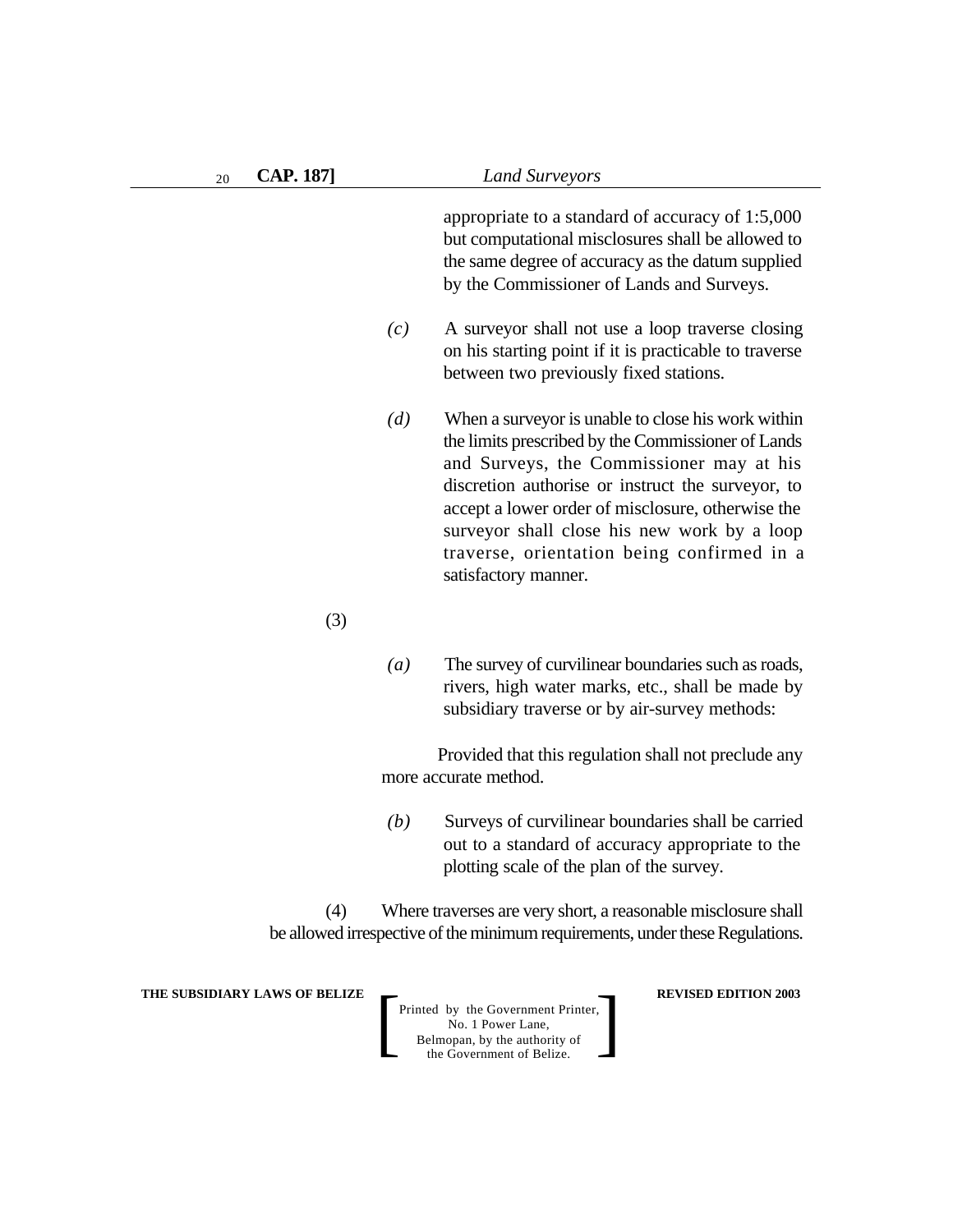35. (1) A theodolite permitted by Regulation 31 (1) shall be used for EDM traverses with legs exceeding 2000 metres.

(2) A theodolite permitted by Regulation 31 (2) shall be used for all other third and fourth order traverses.

(3) At every traverse station of third order traverse, not less than four arcs shall be observed, each arc being on a different zero and consisting of two swings in opposite directions one swing being on face left and the other on face right:

Provided that for a theodolite permitted by Regulation 31 (1) two arcs shall suffice.

(4) At every traverse station of fourth order traverses not less than two arcs shall be observed:

Provided that for a theodolite permitted by Regulation 31 (1) one arc shall suffice if the zero be changed between swings.

(5) Angular measurements for subsidiary traverses may be made either with a theodolite or a compass of approved pattern subject to the necessity to achieve a standard of accuracy appropriate to the plotting scale of the plan of the survey. If a compass is used both forward and back observations must be made at each station.

(6) It is not necessary to close rods of traverse observations on to reference station.

36. Surveys for title purposes in declared registration area, as defined under the Registered Land Act, may be carried out by using compass bearings and a tape, or such other methods which should enable the Commissioner of Lands and Surveys to order an amendment to the registry Index Map to be made by showing all new boundaries in relation to existing boundaries to within plottable

Surveys of graphic accuracy. CAP. 194.

**THE SUBSIDIARY LAWS OF BELIZE**  $\qquad$  **REVISED EDITION 2003** 

Printed by the Government Printer, No. 1 Power Lane, Belmopan, by the authority of Printed by the Government Printer,<br>
No. 1 Power Lane,<br>
Belmopan, by the authority of<br>
the Government of Belize.

Angular measurement of traverses.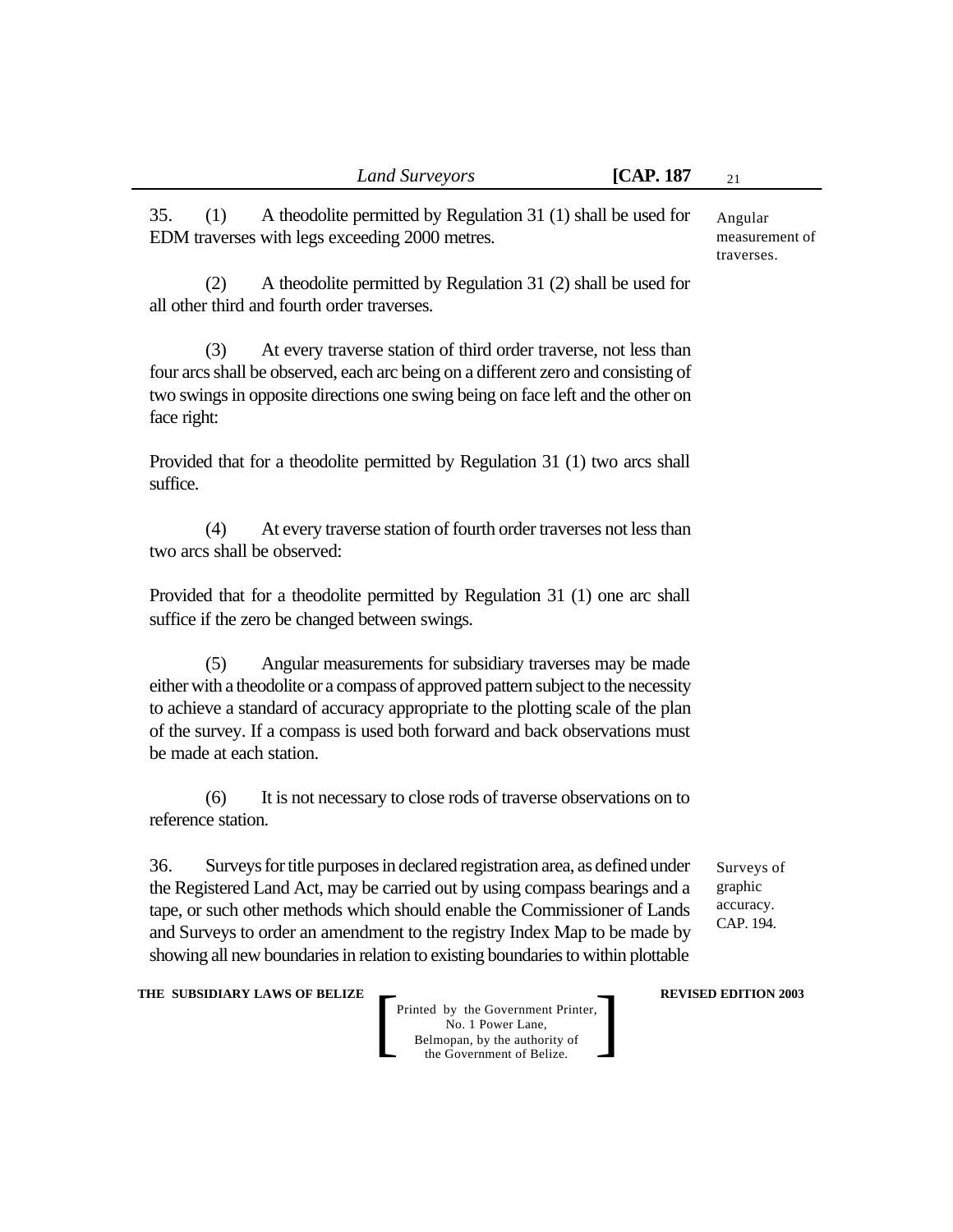accuracy (e.g. two to three feet at 1:2,500 scale).

| Linear<br>measurements of<br>traverses. | 37. | (1) |                  |                                                                                                                                                                                                                         |
|-----------------------------------------|-----|-----|------------------|-------------------------------------------------------------------------------------------------------------------------------------------------------------------------------------------------------------------------|
|                                         |     |     | $\left(a\right)$ | All linear measurements of third and fourth order<br>traverses shall be measured using equipment and<br>methods appropriate to the standards of accuracy<br>specified in Regulations $34(1)$ and $(2)$ .                |
|                                         |     |     | (b)              | Slopes shall be determined by a theodolite, with a<br>degree of precision appropriate to the standards<br>specified in Regulation $34$ (1) and (2), and the<br>theodolite shall be read on both faces.                  |
|                                         |     |     | (c)              | All measurements shall be reduced to the horizontal<br>at mean sea level. In addition measurements made<br>with a measuring band shall be corrected for<br>temperature, standardisation and, where<br>appropriate, sag. |
|                                         |     | (2) |                  |                                                                                                                                                                                                                         |
|                                         |     |     | $\left(a\right)$ | All linear measurements of subsidiary traverses<br>shall be measured using equipment and methods<br>appropriate to the standards of accuracy specified<br>in Regulation $34(3)$ ;                                       |
|                                         |     |     | (b)              | Slopes shall be determined by a theodolite or<br>Abney level with a degree of precision appropriate<br>to the standards specified in Regulation $34$ (3);                                                               |
|                                         |     |     | (c)              | All measurements shall be reduced to the<br>horizontal.                                                                                                                                                                 |
| THE SUBSIDIARY LAWS OF BELIZE           |     |     |                  | <b>REVISED EDITION 2003</b><br>Printed by the Government Printer,<br>No. 1 Power Lane,<br>Belmopan, by the authority of<br>the Government of Belize.                                                                    |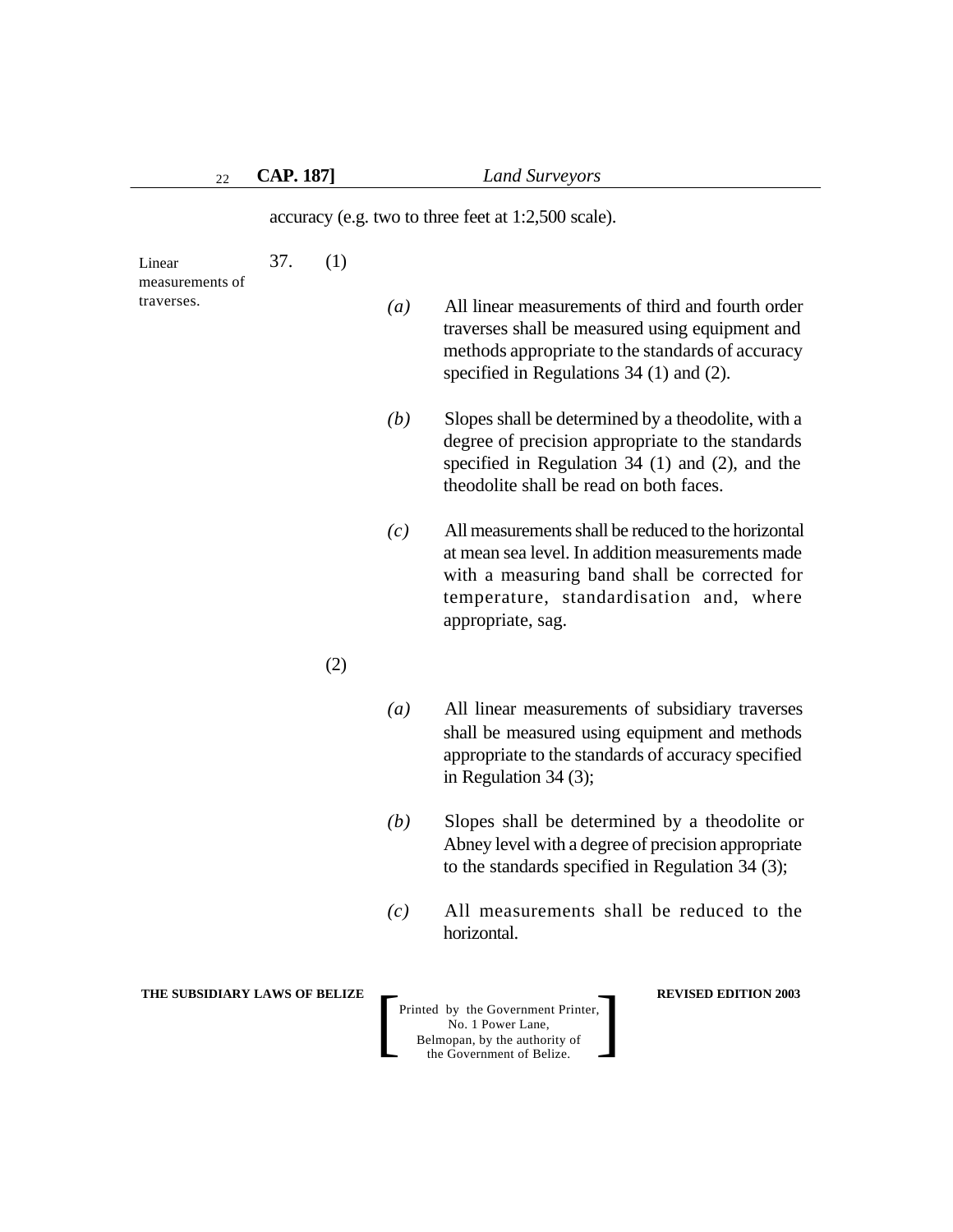| <b>Land Surveyors</b>                                                                                                                                                                                                                                                                                         | [CAP. 187 | 23                                           |  |  |
|---------------------------------------------------------------------------------------------------------------------------------------------------------------------------------------------------------------------------------------------------------------------------------------------------------------|-----------|----------------------------------------------|--|--|
| In a survey of curvilinear boundaries by the tacheometric<br>38.<br>(1)<br>method, distances determined by staff readings shall not normally exceed 150<br>metres and all three stadia readings on the staff shall be read.                                                                                   |           | Surveys of<br>curvilinear<br>boundaries.     |  |  |
| Offsets to curvilinear boundaries from a traverse line which<br>(2)<br>substantially exceed fifty metres shall be set out instrumentally or geometrically<br>and the method shall be recorded in the field notes.                                                                                             |           |                                              |  |  |
| 39.<br>Swinging or hanging traverses unsupported by independent checks shall<br>not be used.                                                                                                                                                                                                                  |           | Swinging or<br>hanging<br>traverses.         |  |  |
| 40.<br>Where the means exist, every point of departure of a new traverse and<br>every terminating point shall be verified by observations or measurements or<br>both, which shall be recorded in the field notes.                                                                                             |           | Verification of<br>terminals of<br>traverse. |  |  |
| 41.<br>Where a previously co-ordinated traverse station is converted for use<br>as a boundary beacon or where such traverse station is used to place or fix a<br>boundary beacon the surveyor shall verify the station by observation or<br>measurements or both, which shall be recorded in the field notes. |           | Verification of<br>datum.                    |  |  |
| 42.<br>Air survey methods may be employed in special cases with prior written<br>approval of the Commissioner of Lands and Surveys.                                                                                                                                                                           |           | Air survey.                                  |  |  |
| PART V<br><b>FIELD NOTES</b>                                                                                                                                                                                                                                                                                  |           |                                              |  |  |
| 43.<br>Field notes shall be made on such forms or books as the<br>(1)<br>Commissioner of Lands and Surveys may require.                                                                                                                                                                                       |           | Field notes to<br>be on special<br>forms.    |  |  |

(2) Licensed surveyors shall pay to the Commissioner of Lands and Surveys the cost price of any blank forms or books supplied to them by the Commissioner of Lands and Surveys.

**THE SUBSIDIARY LAWS OF BELIZE REVISED EDITION 2003**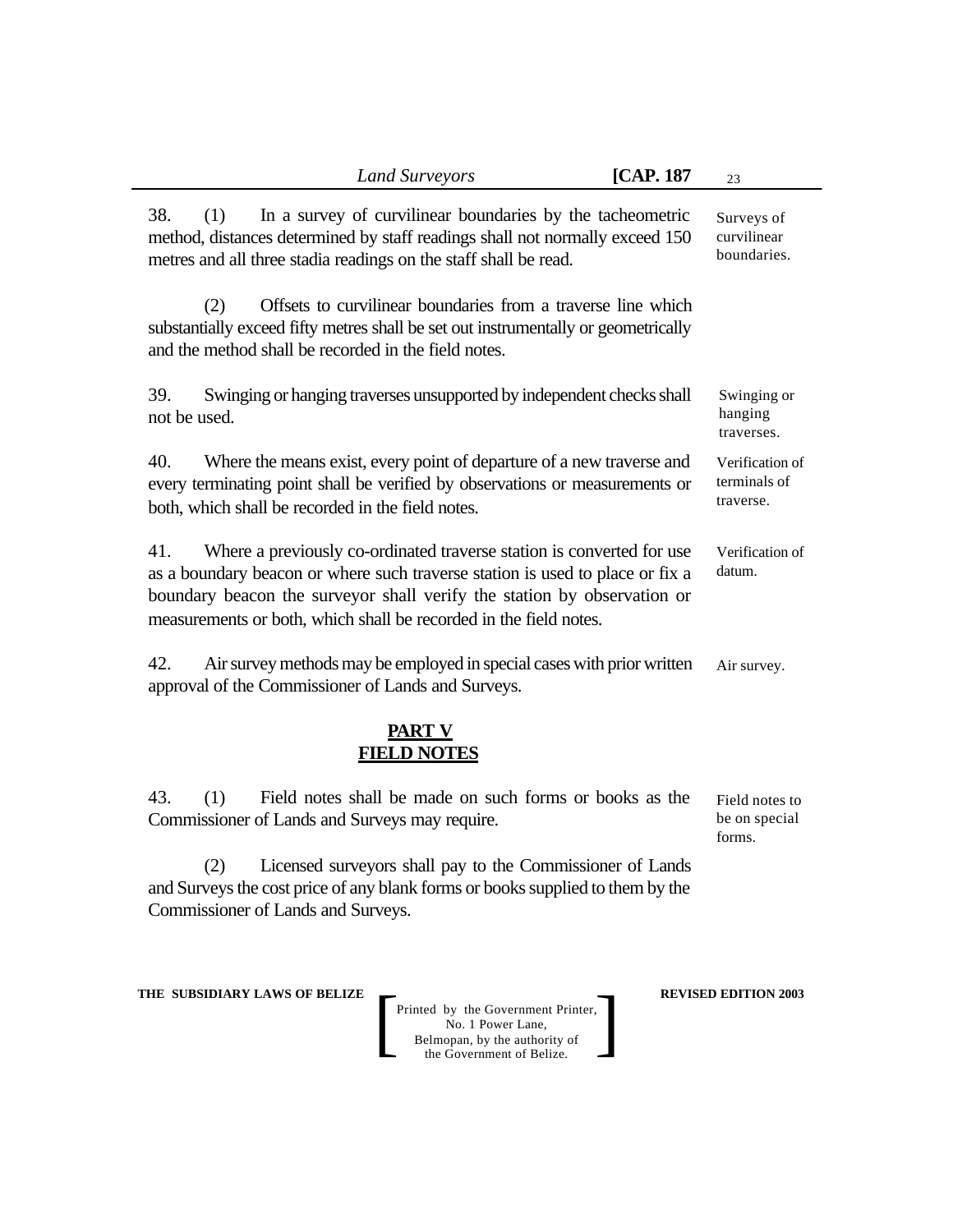| 24                                       | <b>CAP. 187]</b><br><b>Land Surveyors</b>                                                                                                                                                                                                                 |
|------------------------------------------|-----------------------------------------------------------------------------------------------------------------------------------------------------------------------------------------------------------------------------------------------------------|
| Recording of<br>traverse<br>observation. | All traverse observations and measurements shall be recorded in the<br>44.<br>field notes in the sequence in which they are observed or measured and shall<br>include the date.                                                                           |
| Description of<br>beacons.               | A full description of the nature of every beacon and other mark used<br>45.<br>in the course of the survey, whether placed, found and used, or adopted shall<br>be recorded in the field notes.                                                           |
| Methods of<br>entering field<br>notes.   | 46.<br>(1)<br>All observations and measurements shall be recorded clearly<br>and legibly in permanent blue or black ink or in hard pencil, and shall be in<br>such manner as the Commissioner of Lands and Surveys may require.                           |
|                                          | All entries in field notes shall be so indexed and referenced<br>(2)<br>that any competent person may be able to prepare a true plan therefrom and<br>the entries shall be in such form that they have only one reasonable and correct<br>interpretation. |
| Erasures and<br>corrections.             | 47.<br>(1)<br>In no circumstances shall any erasure be made in the field<br>notes.                                                                                                                                                                        |
|                                          | (2)<br>Corrections shall be made by drawing a thin line through the<br>erroneous entry so as to have the original entry legible; the correct entry shall<br>be written outside the erroneous entry and not across it.                                     |
|                                          | Corrections to field notes shall be made in the field and shall<br>(3)<br>be a true record of actual measurements or reobservation and shall be initialled<br>by the surveyor.                                                                            |
| Cover page and<br>index.                 | 48.<br>(1)<br>The cover page of field notes forms or the cover of field Cover<br>page note books shall contain such information as the Commissioner of Lands<br>and Surveys may require.                                                                  |
|                                          | This information shall include the standardisation data for the<br>(2)<br>measuring band used in the survey and where measurements have been made                                                                                                         |
|                                          | THE SUBSIDIARY LAWS OF BELIZE<br><b>REVISED EDITION 2003</b><br>Printed by the Government Printer,<br>No. 1 Power Lane,<br>Belmopan, by the authority of<br>the Government of Belize.                                                                     |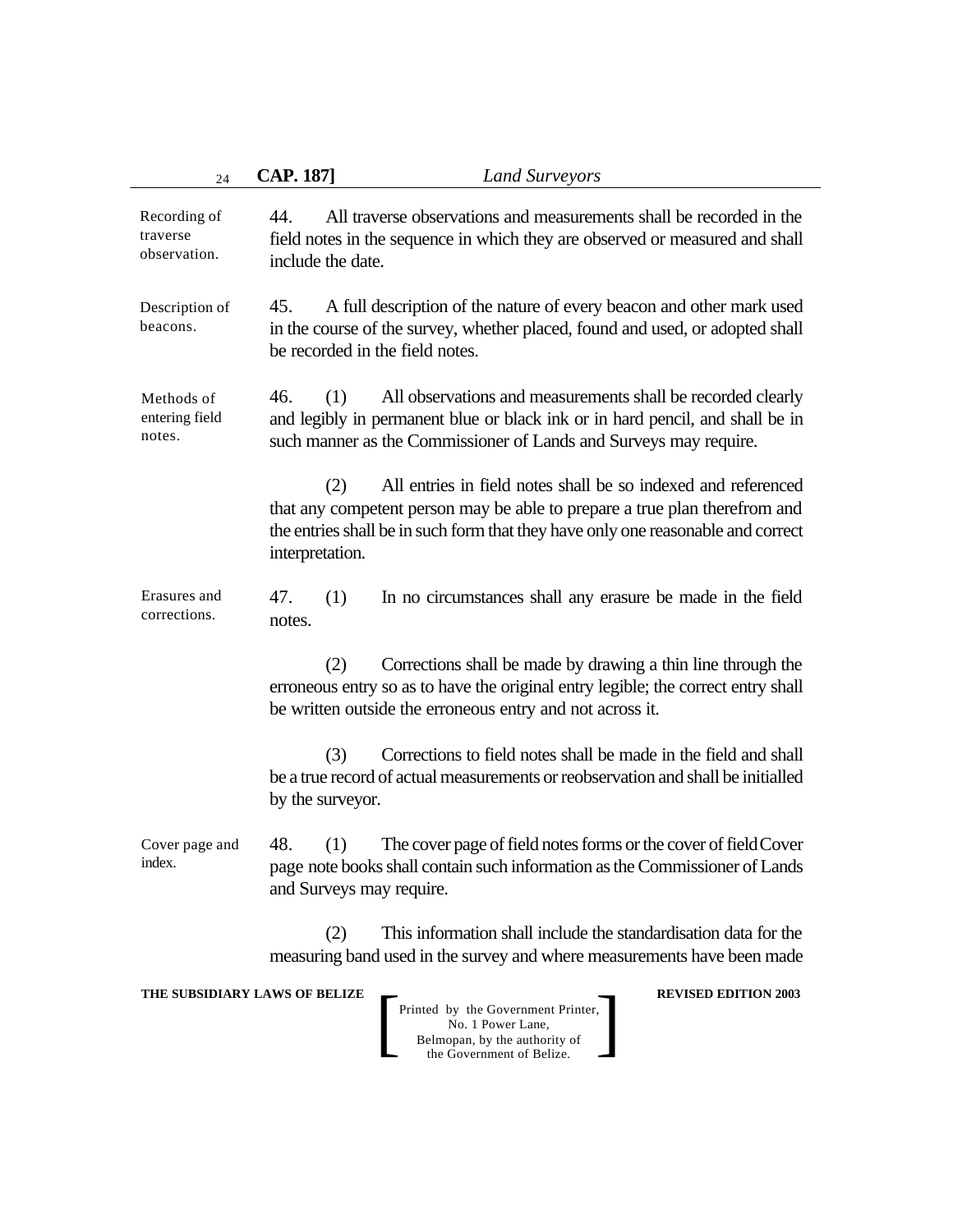in catenary, the weight per unit length of the measuring band.

(3) The pages of field notes shall be numbered and an index in alphabetical and numerical order of all observations and measurements in the field notes shall be given on the reverse of the cover or cover page.

49. When any surveyor is compelled to use unorthodox methods of survey owing to obstructions or difficulties in the field, he shall give explanatory notes and, where necessary, diagrams in the field notes to explain clearly the method he has used and recorded. Unorthodox methods.

50. (1) Sketched topographical features in the vicinity of a beacon shall be recorded, where possible, to facilitate its location.

(2) Any development on any parcel which in the surveyor's opinion may involve a question of easement, right of way or any prescription rights shall also be surveyed.

## **PART VI COMPUTATIONS**

51. (1) Computations shall be made on such forms as the Commissioner of Lands and Surveys may require.

(2) Licensed surveyors shall pay to the Commissioner of Lands and Surveys the cost of any blank forms supplied to them by the Commissioner of Lands and Surveys.

52. Computations shall be clearly and legibly set out in ink, and the entry of numbers or words to indicate checks on the computations shall be made in pencil or a different coloured ink:

Provided that red ink shall be reserved for the use of the Commissioner of Lands and Surveys.

**THE SUBSIDIARY LAWS OF BELIZE**  $\qquad$  **REVISED EDITION 2003** 

Printed by the Government Printer, No. 1 Power Lane, Belmopan, by the authority of Printed by the Government Printer,<br>
No. 1 Power Lane,<br>
Belmopan, by the authority of<br>
the Government of Belize.

Computation to be on special forms.

Topographical features.

Method of entering computations.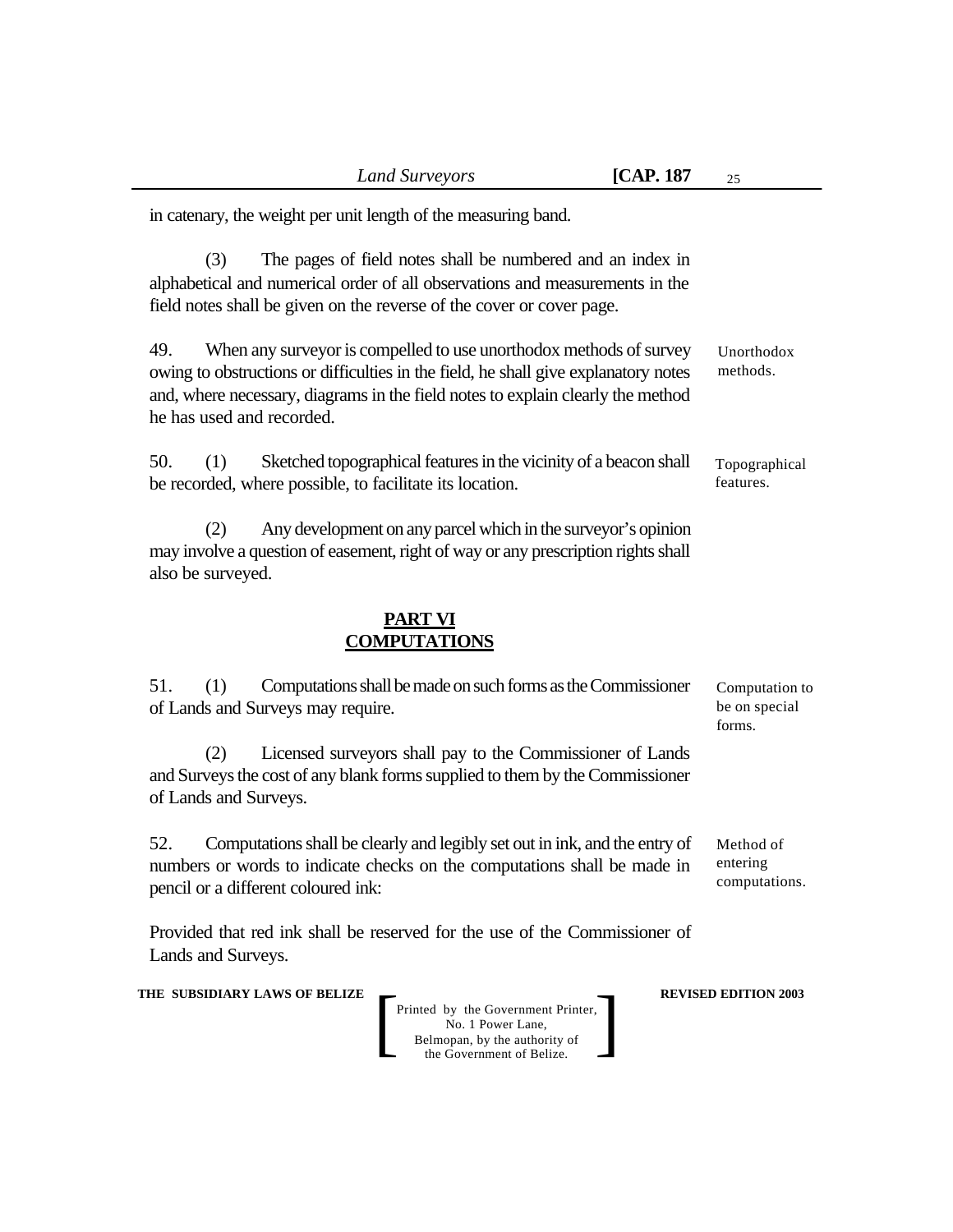| 26                                             | <b>CAP. 187]</b>                                                                                                                                                                                                                                                  | <b>Land Surveyors</b>                                                                                                                                                                                                                                                                                                                                 |                             |  |
|------------------------------------------------|-------------------------------------------------------------------------------------------------------------------------------------------------------------------------------------------------------------------------------------------------------------------|-------------------------------------------------------------------------------------------------------------------------------------------------------------------------------------------------------------------------------------------------------------------------------------------------------------------------------------------------------|-----------------------------|--|
| Computation and<br>adjustment of<br>traverses. | 53.<br>(1)<br>In surveys carried out by traverse methods, each separate<br>traverse shall normally be set out in suitable form so as to demonstrate the<br>initial datum bearing or bearing, the bearing misclosure and the consequent<br>adjustment of bearings. |                                                                                                                                                                                                                                                                                                                                                       |                             |  |
|                                                | (2)                                                                                                                                                                                                                                                               | The positional misclosure, its distribution through the traverse,<br>and the finally adjusted values of all traverse points shall be demonstrated in<br>conformity with current survey practice.                                                                                                                                                      |                             |  |
| Independent<br>checks to be<br>made.           | 54.                                                                                                                                                                                                                                                               | Before any surveyor forwards any computation to the Commissioner<br>of Lands and Surveys for authentication he shall make an independent and<br>complete check of all his calculations, and such checks shall accompany the<br>computations and be clearly demonstrated.                                                                              |                             |  |
| Method of<br>computing areas.                  | 55.<br>(1)                                                                                                                                                                                                                                                        | The rectilinear areas of parcels, the boundaries of which have<br>been fixed, shall be computed mathematically.                                                                                                                                                                                                                                       |                             |  |
|                                                | (2)                                                                                                                                                                                                                                                               | When a portion of the boundary of a parcel, the boundaries<br>of which have been fixed, is a curvilinear boundary, the area of the parcel shall<br>be determined partly by computing from co-ordinates and partly by planimeter<br>determination from a drawing of the curvilinear boundary which has been drawn<br>in conformity with Regulation 60. |                             |  |
|                                                | (3)                                                                                                                                                                                                                                                               | If necessary, the co-ordinates of accurately scaled points on<br>the drawing of the curvilinear boundary shall be used in the computation, in<br>order to reduce to a minimum the area to be determined by the planimeter.                                                                                                                            |                             |  |
| Method of<br>measuring areas.                  | 56.                                                                                                                                                                                                                                                               | The areas of parcels, the boundaries of which are approximate only,<br>shall be determined by planimeter measurement.                                                                                                                                                                                                                                 |                             |  |
| Degree of<br>accuracy of<br>calculating areas. | 57.                                                                                                                                                                                                                                                               | Areas shall normally be calculated in hectares or acres to the degree<br>of accuracy specified in the following tables:                                                                                                                                                                                                                               |                             |  |
|                                                |                                                                                                                                                                                                                                                                   | Decimal Places of an Hectare<br>(a)                                                                                                                                                                                                                                                                                                                   |                             |  |
| THE SUBSIDIARY LAWS OF BELIZE                  |                                                                                                                                                                                                                                                                   | Printed by the Government Printer,<br>No. 1 Power Lane,<br>Belmopan, by the authority of<br>the Government of Belize.                                                                                                                                                                                                                                 | <b>REVISED EDITION 2003</b> |  |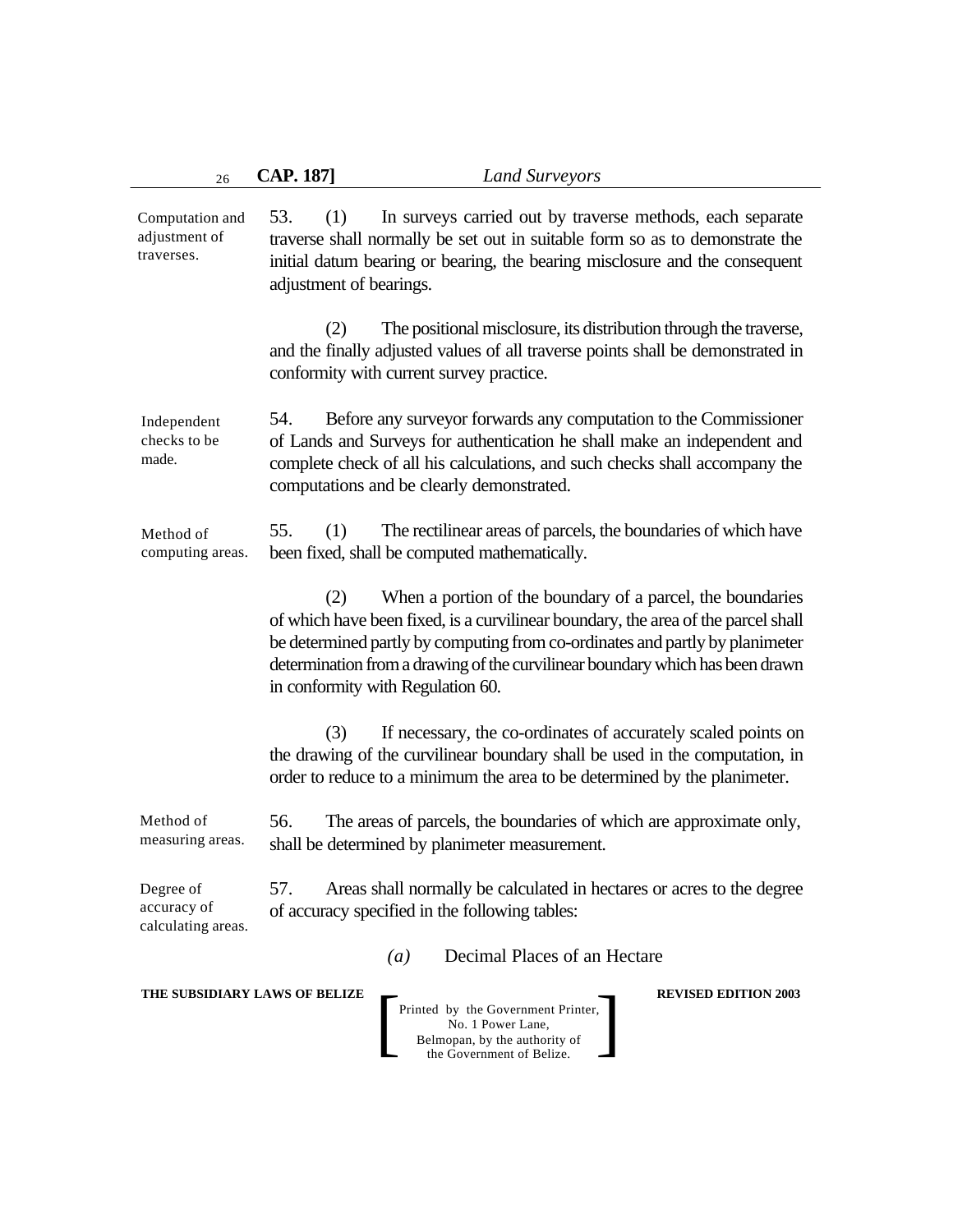|     | <b>Land Surveyors</b>      |                            | [CAP. 187]                       | 27 |
|-----|----------------------------|----------------------------|----------------------------------|----|
|     |                            | Fixed<br><b>Boundaries</b> | Approximate<br><b>Boundaries</b> |    |
|     | Parcels not more than      |                            |                                  |    |
|     | 0.5 hectare                | 5                          | $\overline{2}$                   |    |
|     | Over 0. 5 hectare and      |                            |                                  |    |
|     | not more than 1            | 4                          | $\overline{2}$                   |    |
|     | Over 1 hectare and not     |                            |                                  |    |
|     | more than 5                | 3                          | 1                                |    |
|     | Over 5 hectares and        |                            |                                  |    |
|     | not more than 25           | $\overline{2}$             | $\mathbf{1}$                     |    |
|     | Over 25 hectares and       |                            |                                  |    |
|     | not more than 100          | 1                          | Nearest hectare                  |    |
|     | Over 100 hectares          | Nearest hectare            | Nearest hectare                  |    |
| (b) | Decimal Places of an Acre  |                            |                                  |    |
|     |                            | Fixed                      | Approximate                      |    |
|     |                            | <b>Boundaries</b>          | <b>Boundaries</b>                |    |
|     | Parcels not more than      |                            |                                  |    |
|     | 1 acre                     | $\overline{4}$             | $\overline{2}$                   |    |
|     | Over 1 acre and not        |                            |                                  |    |
|     | more than 5 acres          | 3                          | $\overline{2}$                   |    |
|     | Over 5 acres and not       |                            |                                  |    |
|     | more than 25 acres         | $\overline{2}$             | 1                                |    |
|     | Over 25 acres and not      |                            |                                  |    |
|     | more than 100 acres        | 1                          | Nearest acre                     |    |
|     | Over 100 acresNearest acre |                            | Nearest acre                     |    |
|     |                            |                            |                                  |    |

58. The computations of every survey submitted for authentication shall be preceded by- Presentation of computation.

> *(a)* a report in such form as the Commissioner of Lands and Surveys may require;

**THE SUBSIDIARY LAWS OF BELIZE REVISED EDITION 2003**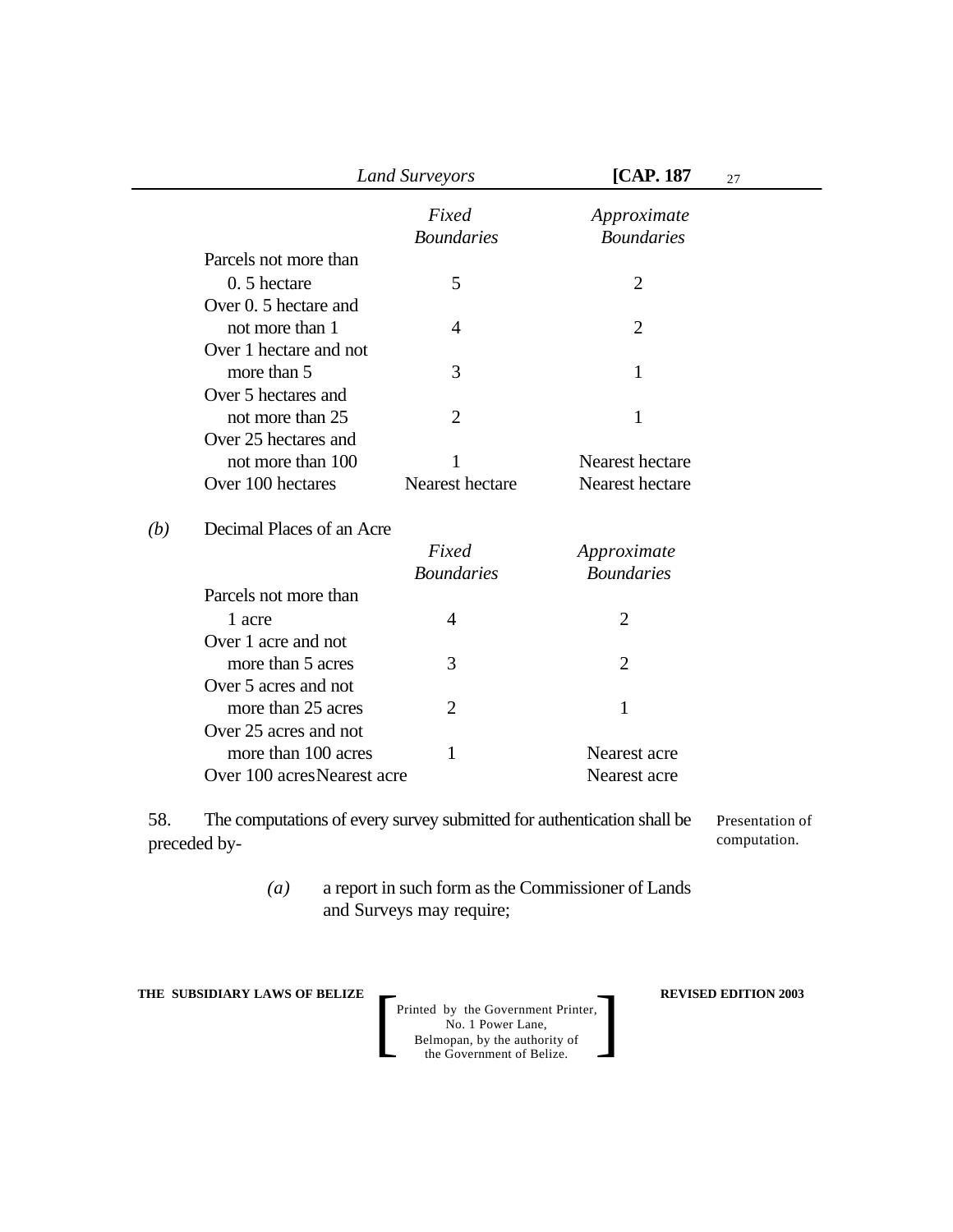| 28 | <b>CAP. 187]</b> | Land Surveyors                                                                                                                                                                                                                                                                                                                                                                                                                                                                                                                                                     |  |
|----|------------------|--------------------------------------------------------------------------------------------------------------------------------------------------------------------------------------------------------------------------------------------------------------------------------------------------------------------------------------------------------------------------------------------------------------------------------------------------------------------------------------------------------------------------------------------------------------------|--|
|    |                  | (b)<br>a general index to the computations; and                                                                                                                                                                                                                                                                                                                                                                                                                                                                                                                    |  |
|    |                  | a complete list of final co-ordinates in metres of<br>(c)<br>every point adopted or calculated in the survey;<br>this list shall be arranged in groups comprising<br>datum points, new triangulation, trilateration, and<br>traverse stations, old or re-established boundary<br>beacons and new boundary beacons arranged in<br>alphabetical and numerical order; and on this<br>co-ordinate list a description of every point shall<br>be given, and reference shall be made to the source<br>of co-ordinates including datum plans or pages of<br>computations. |  |
|    |                  |                                                                                                                                                                                                                                                                                                                                                                                                                                                                                                                                                                    |  |

# **PART VII PLANS**

59. (1) All plans shall be drawn in waterproof ink on opaque dimensionally stable drawing paper or in appropriate ink on plastic film. Dimensions and layout shall be as the Commissioner of Lands and Surveys may require. Plans to be drawn on special forms.

> (2) Licensed surveyors shall pay to the Commissioner of Lands and Surveys the cost of any plan forms supplied to them by the Commissioner of Lands and Surveys.

60. Plans shall be plotted at the same scale as the Registry Map of the registration section in which the parcel is situated: Scales to be used.

> Provided that in special circumstances plans shall be plotted at such scale as the Commissioner of Lands and Surveys may require.

**THE SUBSIDIARY LAWS OF BELIZE**  $\qquad$  **REVISED EDITION 2003**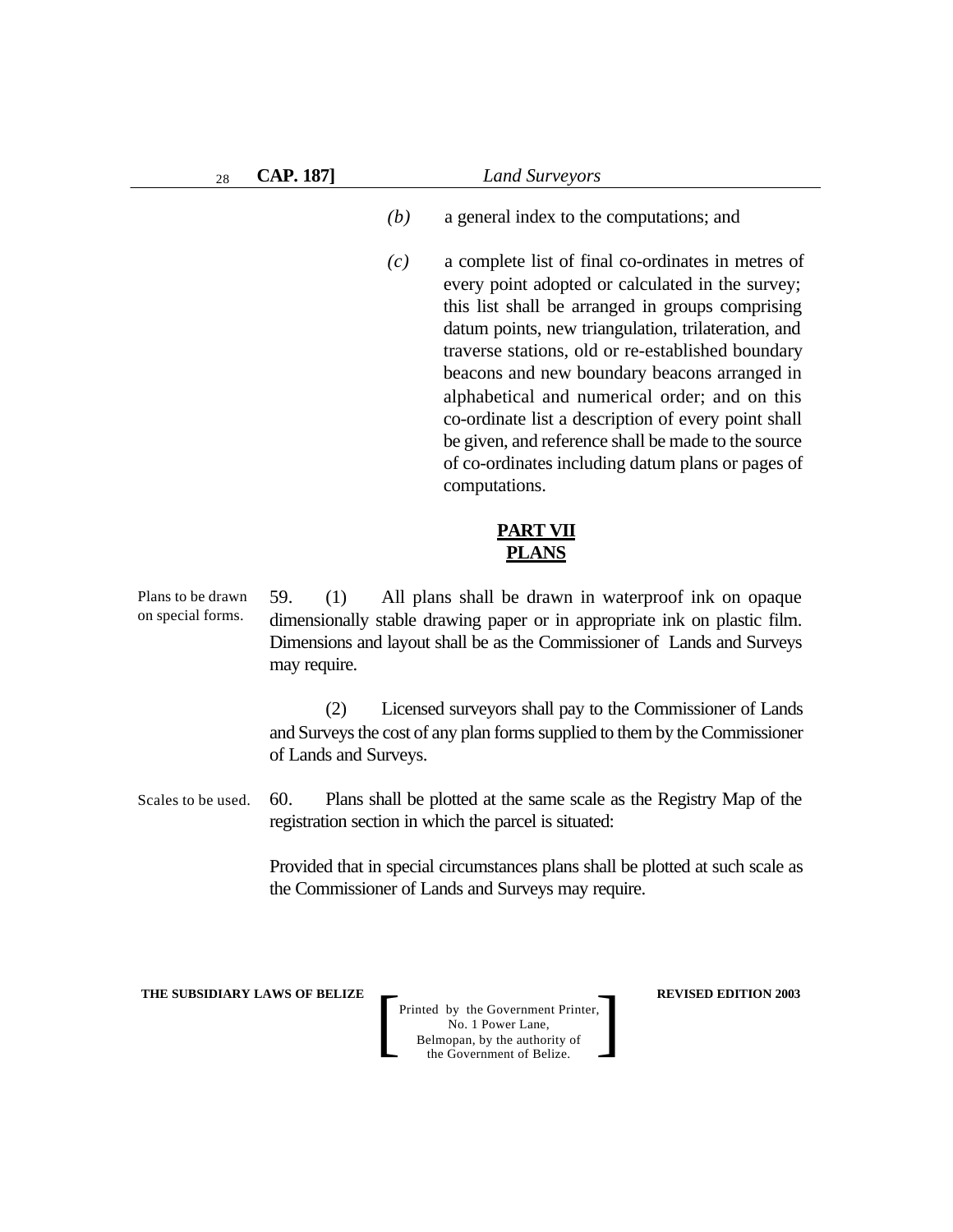61. (1) Where the consent of the Commissioner of Lands and Surveys has been obtained for the adoption of an existing survey of a curvilinear boundary, the surveyor shall- Plotting of curvilinear boundaries.

- *(a)* make an accurate reduction of the larger scale plan for use at a smaller scale; or
- *(b)* make an accurate transfer for use at the same scale; or
- *(c)* replot from the original field notes and computations for use at a larger scale.

(2) Where a rectilinear boundary intersects a curvilinear boundary and the provision of Regulation 17 (1) is applicable, the distance from each line or river beacon to the intersection shall be shown to the nearest quarter metre, but the distance between successive beacons along the rectilinear boundary shall be shown to the degree of precision required by Regulation 65 (3).

(3) Where a curvilinear boundary of a parcel has been fixed, such curvilinear boundary shall be distinctively described.

62. (1) All plans shall be plotted by rectangular grid co-ordinates in metres. Plotting of coordinates.

(2) A plotting grid of squares covering the surveyed areas shall be drawn in blue such that grid line values shall be at intervals of one hundred metres or even multiples of one hundred metres.

(3) Every plan shall contain at least one complete grid square and no square shall have sides exceeding 0.2 metres in length.

63. (1) All detail shown on the plan shall be distinct and the cramping of figures shall be avoided. General rules.

#### **THE SUBSIDIARY LAWS OF BELIZE**  $\qquad$  **REVISED EDITION 2003**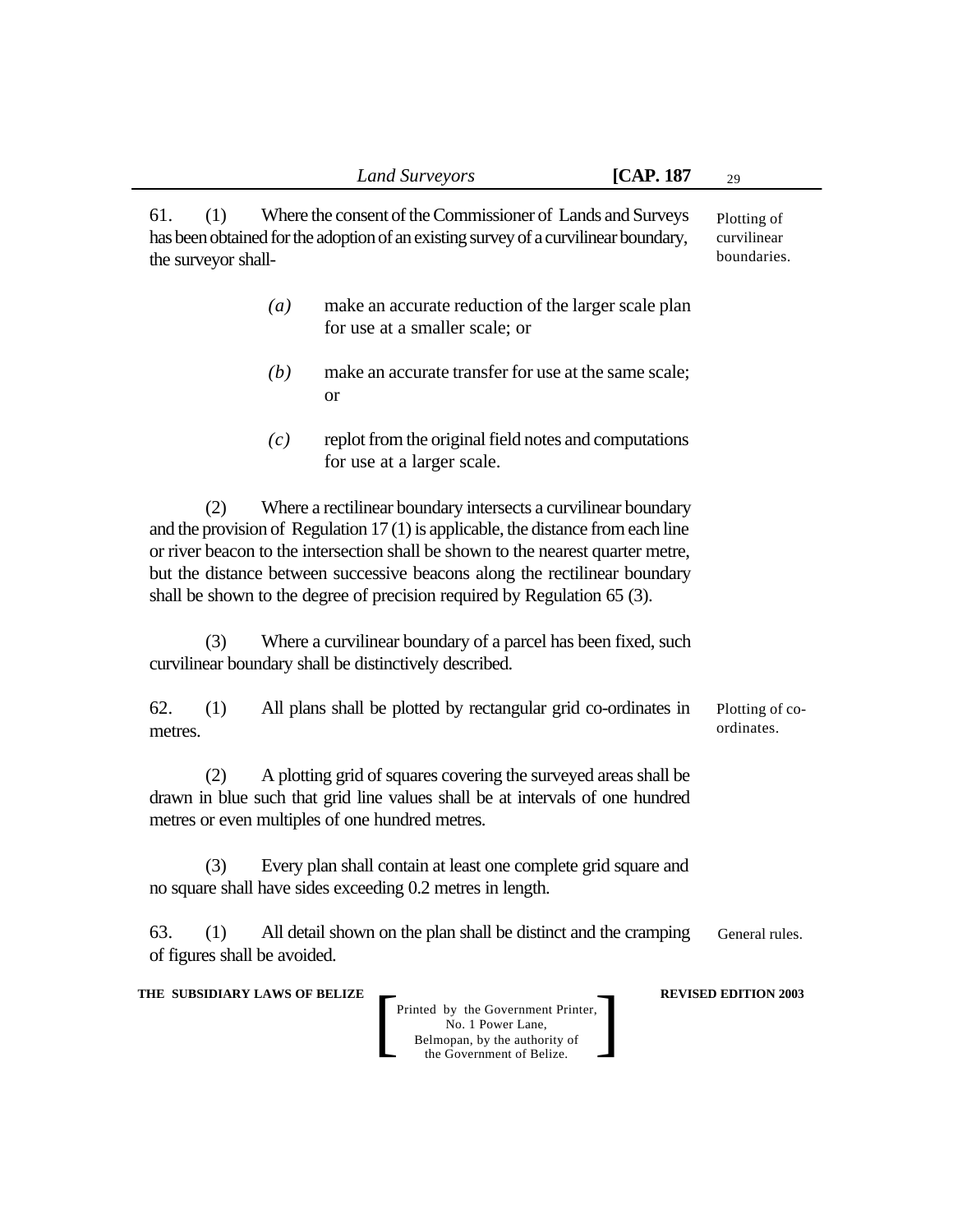| 30                                | <b>CAP. 187]</b>                              |                  | <b>Land Surveyors</b>                                                                                                                                                                                                                                |
|-----------------------------------|-----------------------------------------------|------------------|------------------------------------------------------------------------------------------------------------------------------------------------------------------------------------------------------------------------------------------------------|
|                                   | (2)<br>the sides of the plan form.            |                  | The north point on every plan shall be upwards and parallel to                                                                                                                                                                                       |
| Abutting<br>boundaries.           | 64.<br>(1)<br>shall be shown on the plan.     |                  | All boundaries abutting on any parcel which has been surveyed                                                                                                                                                                                        |
|                                   | (2)<br>road shall be shown.                   |                  | Where the parcel or parcels adjoin a surveyed road, and where<br>the scale of plotting permits, the boundaries abutting on the other side of the                                                                                                     |
| Coordinate and<br>numerical data. | 65.<br>(1)<br>shall be tabulated on the plan. |                  | In every survey the co-ordinates of permanent control stations                                                                                                                                                                                       |
|                                   | (2)                                           |                  | Where boundaries of parcels have been fixed, the following<br>additional information shall be given on the plan-                                                                                                                                     |
|                                   |                                               | $\left(a\right)$ | the co-ordinates in metres of block corners of<br>regular shaped figures and of all beacons of<br>irregular shaped parcels shall be tabulated;                                                                                                       |
|                                   |                                               | (b)              | the grid length and whole circle grid bearing of<br>every boundary shall, when possible, be inscribed<br>along the line to which they refer and such lengths<br>and bearings shall be deducted from the final<br>co-ordinates tabulated on the plan. |
|                                   | (3)                                           |                  | Co-ordinates, and lengths when required by paragraph (2) of<br>this Regulation, shall be shown to two decimal places of a metre.                                                                                                                     |
|                                   | (4)                                           |                  |                                                                                                                                                                                                                                                      |
|                                   |                                               | $\left(a\right)$ | The area of every parcel shall be inscribed where<br>possible within the figures to which it refers to the<br>degree of accuracy prescribed by Regulation 57                                                                                         |
|                                   | THE SUBSIDIARY LAWS OF BELIZE                 |                  | <b>REVISED EDITION 2003</b><br>Printed by the Government Printer,<br>No. 1 Power Lane,<br>Belmopan, by the authority of<br>the Government of Belize.                                                                                                 |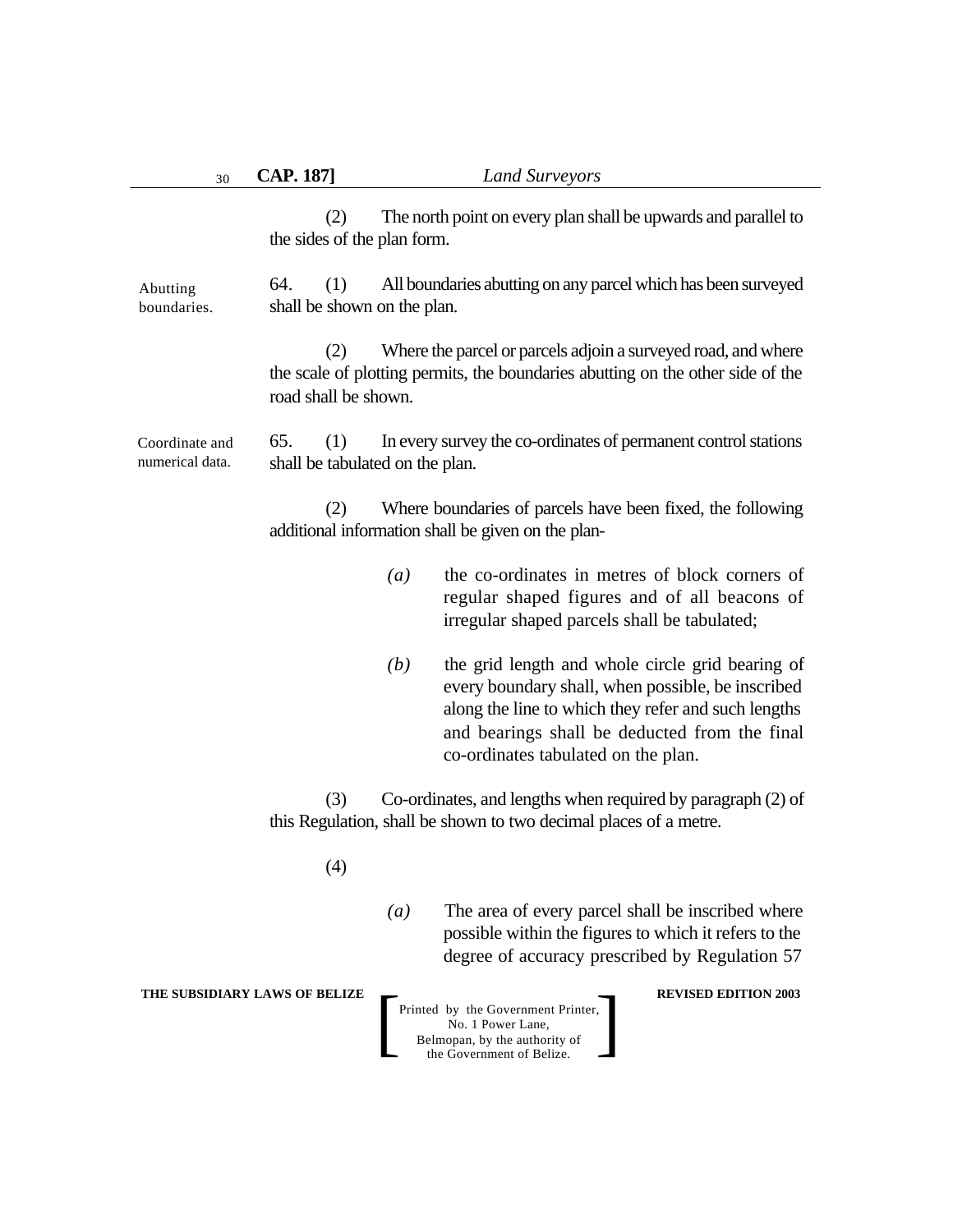of these Regulations. *(b)* Sufficient space shall be left for the parcel number to be inserted by the Commissioner of Lands and Surveys. *(c)* No parcel number shall be inserted by any surveyor. (5) All other data which may serve to clarify or complete any survey plan, shall be shown on the plan. 66. When surveys have been made by triangulation or trilateration or combination of these techniques, a chart drawn on a separate plan form shall be made showing all rays observed or measured or both. Such charts shall show a tabulated list of final co-ordinates of all permanent control points: Provided that it shall not be necessary to draw a separate plan where the control points have been surveyed by methods permitted in Regulation 33 (2). 67. Every survey plan shall be drawn in accordance with the requirements of the Commissioner of Lands and Surveys. 68. (1) Topographical features fixed by survey shall be plotted from the measurements. (2) Topographical information may be taken from any official map published by the Commissioner of Lands and Surveys or any authority approved by the Commissioner of Lands and Surveys with due caution in regard to the limitations enjoined by the scale of the map. (3) Where topographical information is taken from aerial photographs, the source shall be shown on the plan. Triangulation charts. Colours and style of printing. Topographical features.

**THE SUBSIDIARY LAWS OF BELIZE**  $\qquad$  **REVISED EDITION 2003**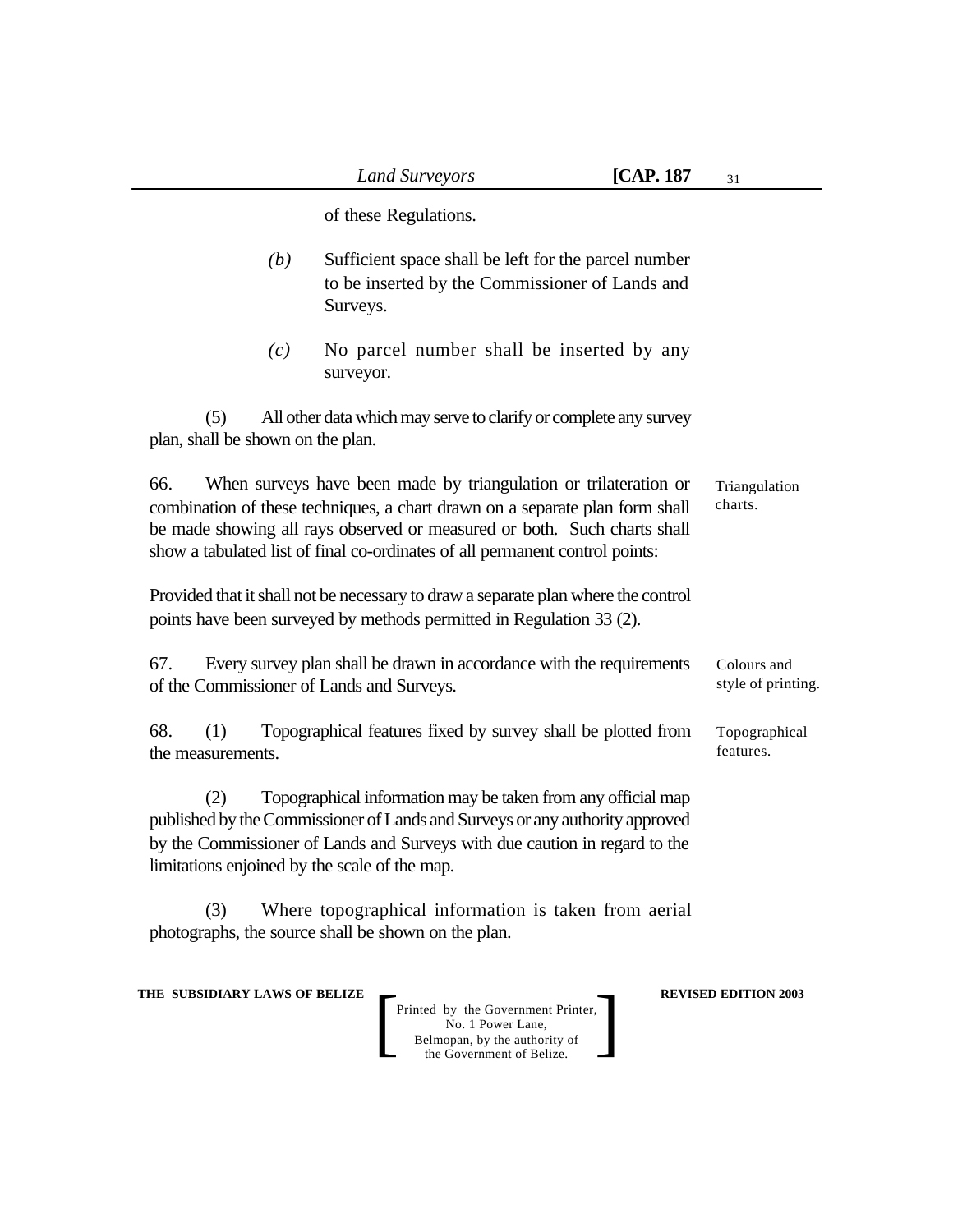| 32                                                            | <b>CAP. 187]</b>                                                                                                                                                                                                                                   | <b>Land Surveyors</b>                                                                                                                                                                                                                                                                             |  |  |
|---------------------------------------------------------------|----------------------------------------------------------------------------------------------------------------------------------------------------------------------------------------------------------------------------------------------------|---------------------------------------------------------------------------------------------------------------------------------------------------------------------------------------------------------------------------------------------------------------------------------------------------|--|--|
| Erasures or<br>correction.                                    | 69.<br>(1)                                                                                                                                                                                                                                         | No erasures shall be made after a plan has been drawn in ink.                                                                                                                                                                                                                                     |  |  |
|                                                               | (2)                                                                                                                                                                                                                                                | Necessary corrections shall be made by scoring through the<br>incorrect word, letter, or numeral in ink and writing the correct word, letter or<br>numeral outside the incorrect word, letter or numeral. Every such correction<br>shall be initialled by the surveyor.                           |  |  |
| Certificate.                                                  | 70.<br>Every plan shall have on it a certificate in such form as the Commissioner<br>of Lands and Surveys may require and the certificate shall be signed and<br>dated by the surveyor who made the survey.                                        |                                                                                                                                                                                                                                                                                                   |  |  |
| Authentication<br>by Commissioner<br>of Lands and<br>Surveys. | 71.<br>The Commissioner of Lands and Surveys may refuse to authenticate<br>any plan submitted by a licensed survey which, in his opinion has been drawn<br>carelessly and untidily or is received by him in a dilapidated or damaged<br>condition. |                                                                                                                                                                                                                                                                                                   |  |  |
|                                                               |                                                                                                                                                                                                                                                    | <b>PART VIII</b><br><b>MISCELLANEOUS</b>                                                                                                                                                                                                                                                          |  |  |
| Public access to<br>maps and plans.                           | 72.<br>(1)                                                                                                                                                                                                                                         | Any person shall have access, free of charge, to every published<br>map and plan in the possession of the Commissioner of Lands and Surveys:                                                                                                                                                      |  |  |
|                                                               |                                                                                                                                                                                                                                                    | Provided that the Commissioner of Lands and Surveys or his representative<br>may refuse access as he may deem necessary in the public interest.                                                                                                                                                   |  |  |
| 27of 1995.                                                    | (2)                                                                                                                                                                                                                                                | A search fee of ten dollars per plan shall be paid in advance<br>by any person who is not a licensed surveyor or not on Government duty, for<br>access to any unpublished plan. The search fee may be credited against the<br>price of any print of the plan purchased at the time of the search. |  |  |
|                                                               |                                                                                                                                                                                                                                                    |                                                                                                                                                                                                                                                                                                   |  |  |

**THE SUBSIDIARY LAWS OF BELIZE REVISED EDITION 2003**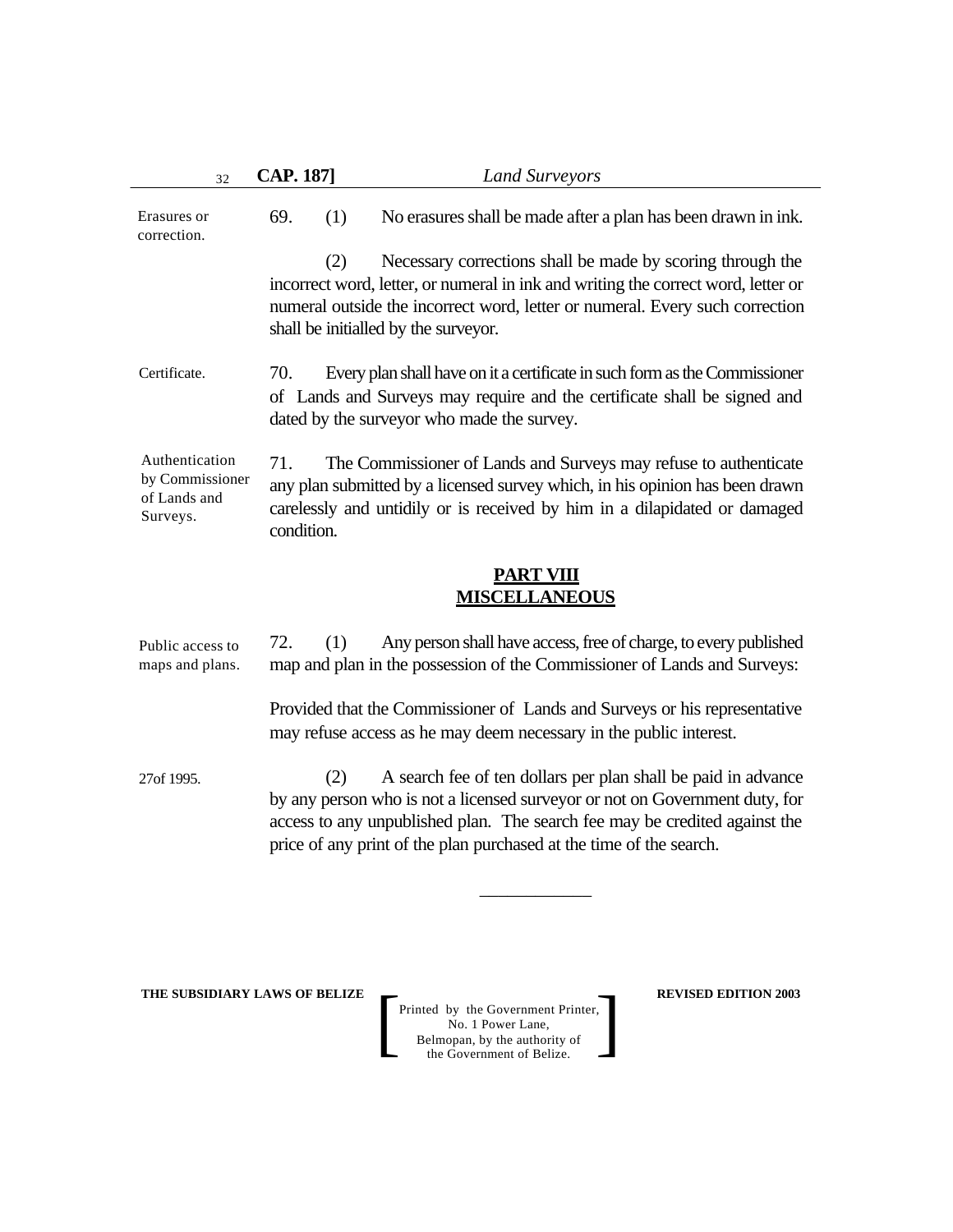*Land Surveyors* **[CAP. 187**

#### **FIRST SCHEDULE**

*Prescribed Forms*

### **FORM A [Regulation 12]**

#### **Letter of Authority**

In exercise of the powers conferred upon him by Regulation 12 of the Land Survey Regulations, the Commissioner of Lands and Surveys hereby authorises ................................................................................................. (name and designation of person authorised) to enter upon any land to perform any duty which he is required to perform under the Land Surveyors Act.

Date …………………., 2 ………. .…………....................................... *Commissioner of Lands and Surveys*

### **FORM B [Regulation 13]**

\_\_\_\_\_\_\_\_\_\_\_\_

### **Certificate for Unqualified Assistants**

I certify that all the work performed in the field and in the office by my assistant, Mr. ………………………..............…... has been carried out under my personal direction, and I take full responsibility for all work so performed.

Date …………................., 2…….. ....................................................… *Licensed Surveyor*

**\_\_\_\_\_\_\_\_\_\_\_\_**

**THE SUBSIDIARY LAWS OF BELIZE**  $\qquad$  **REVISED EDITION 2003**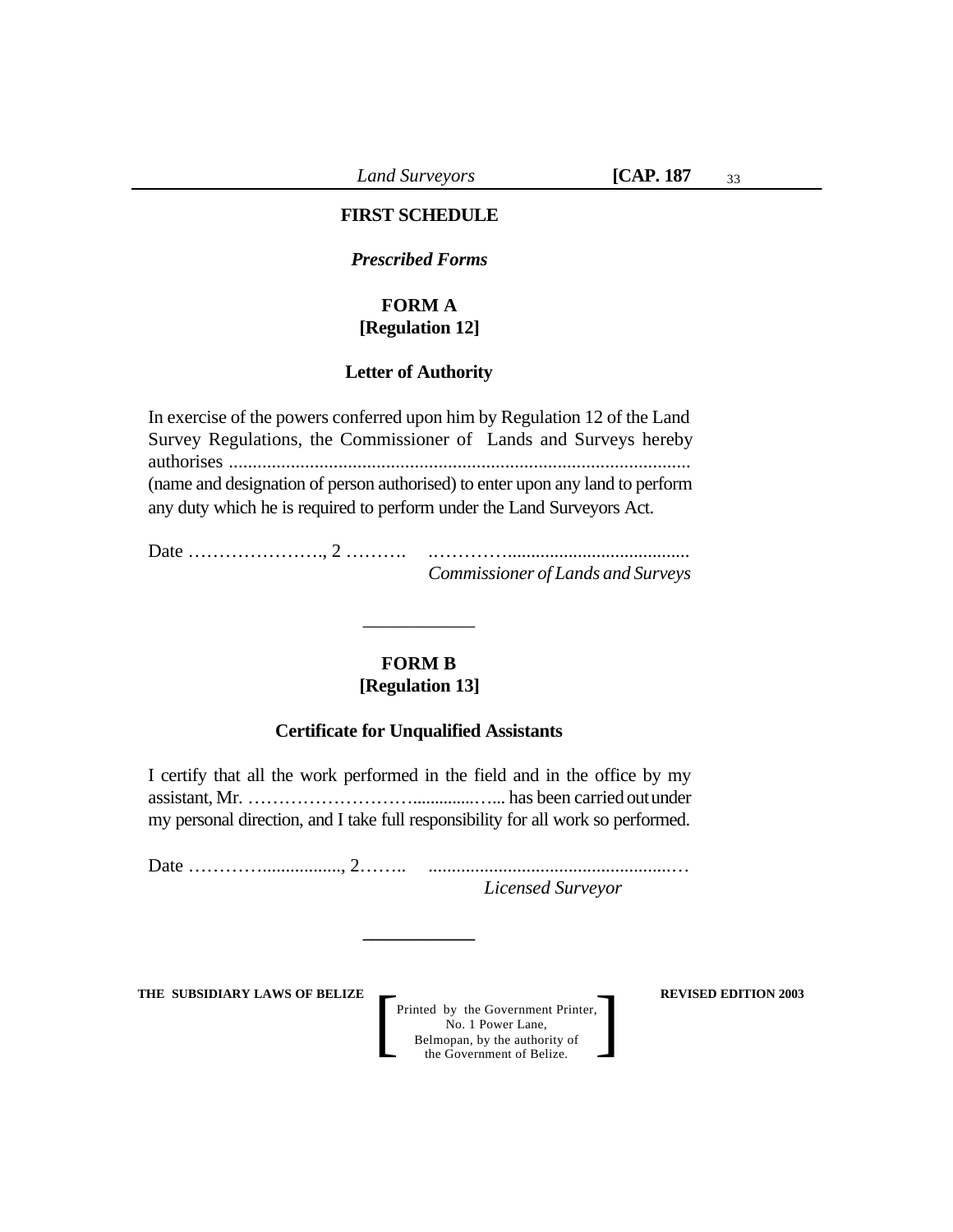**CAP. 187]** *Land Surveyors*

## **SECOND SCHEDULE [Regulation 14]**

## **Fees Payable for the Authenticiation of Plans Submitted to the Commissioner of Lands and Surveys for Approval**

The following fees shall be charged for the authentication of every plan submitted to the Commissioner of Lands and Surveys for approval.

For each parcel shown on the plan …………………………….. \$3.00 x H

(Where "H" is the square root of the area, in hectares, of the parcel):

Provided that-

27 of 1995.

- *(i)* fees shall be calculated to the nearest dollar with a minimum of \$20 and a maximum of \$200;
- *(ii)* the fee for each easement shall be \$5;
- *(iii)* one-half the above fees shall be charged for authenticating compiled plans;
- *(iv)* the Commissioner of Lands and Surveys may, at his discretion remit part or all of any fee;
- *(v)* no fee shall be charged for authenticating any triangulation chart, traverse chart, or any survey made for re-establishment of beacons.

**THE SUBSIDIARY LAWS OF BELIZE**  $\qquad$  **REVISED EDITION 2003** 

Printed by the Government Printer, No. 1 Power Lane, Belmopan, by the authority of Printed by the Government Printer,<br>
No. 1 Power Lane,<br>
Belmopan, by the authority of<br>
the Government of Belize.

\_\_\_\_\_\_\_\_\_\_\_\_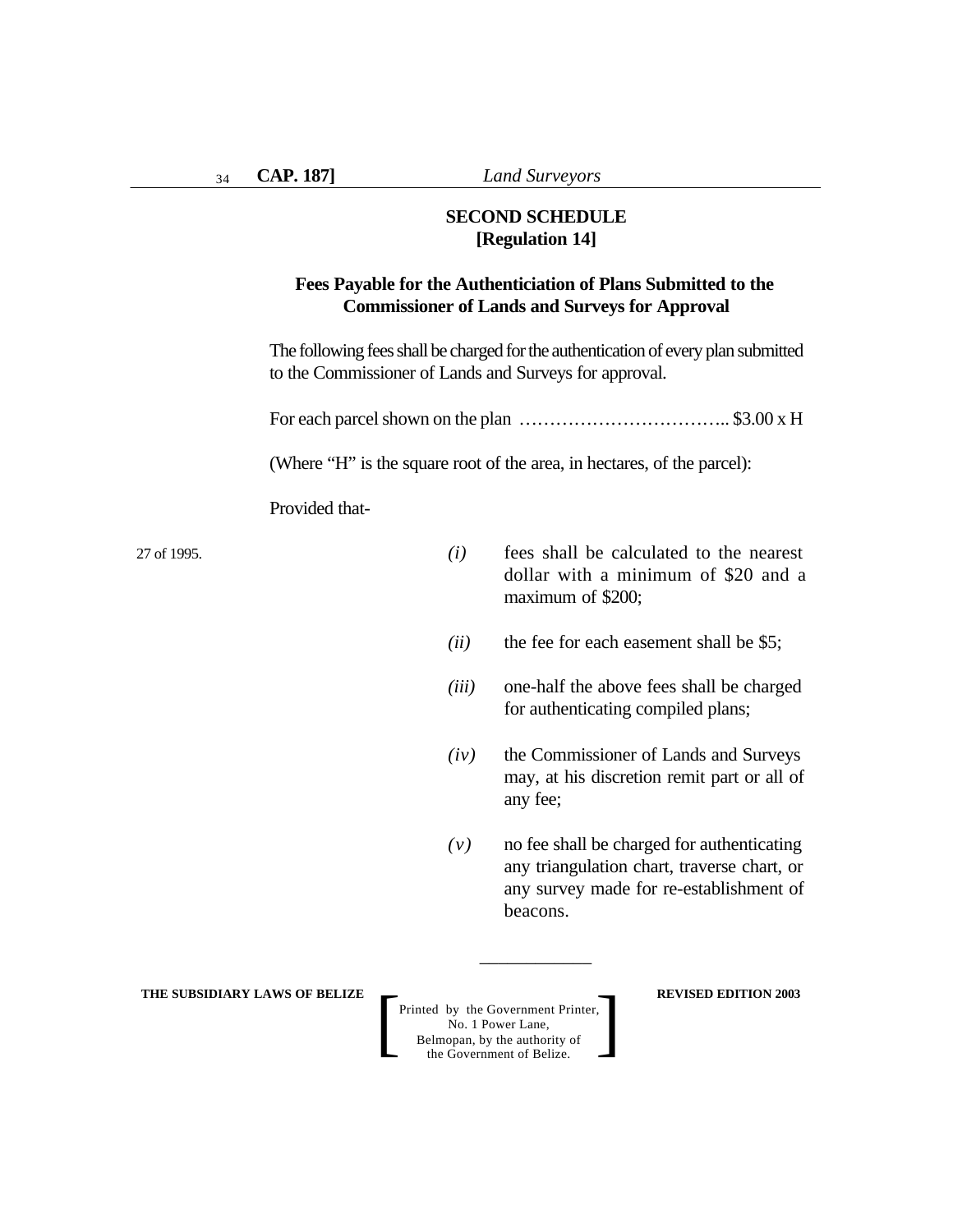# **THIRD SCHEDULE [Regulations 10(3) and 14(3)]**

27 of 1995.

(Rules 10 (3) and 14 (3)) Fees Chargeable for Documents Issued and Other Services Rendered by the Lands and Surveys Department.

The following fees shall be charged:

| 1. | (i)                                                                                                                                                                                            | prints of complilation plans on dyeline                                 |  |  |  |
|----|------------------------------------------------------------------------------------------------------------------------------------------------------------------------------------------------|-------------------------------------------------------------------------|--|--|--|
|    | (ii)                                                                                                                                                                                           | prints of large plans (30" x 30" and over) on dyeline<br>paper  \$15.00 |  |  |  |
|    | (iii)                                                                                                                                                                                          | prints of smaller plans than those referred to in $(ii)$ \$10.00        |  |  |  |
|    |                                                                                                                                                                                                | Provided that licensed surveyors may be granted a discount of<br>50%.   |  |  |  |
| 2. | Photo copying computations, field notes, etc., per foolscap sheet                                                                                                                              |                                                                         |  |  |  |
|    |                                                                                                                                                                                                | Provided that licensed surveyors may be granted a discount of 50%.      |  |  |  |
| 3. |                                                                                                                                                                                                | Provision of survey data per approved scheme \$30.00                    |  |  |  |
|    | Provided that prints of plans up to a maximum of three per scheme<br>shall be included in the fee. Any additional prints in excess of this<br>number shall be charged as in paragraph 1 above. |                                                                         |  |  |  |

4. Preparation of special plans, maps or issue of any special documents not listed in this Schedule shall be assessed by the Commissioner of Lands and Surveys.

\_\_\_\_\_\_\_\_\_\_\_\_

**THE SUBSIDIARY LAWS OF BELIZE**  $\qquad$  **REVISED EDITION 2003**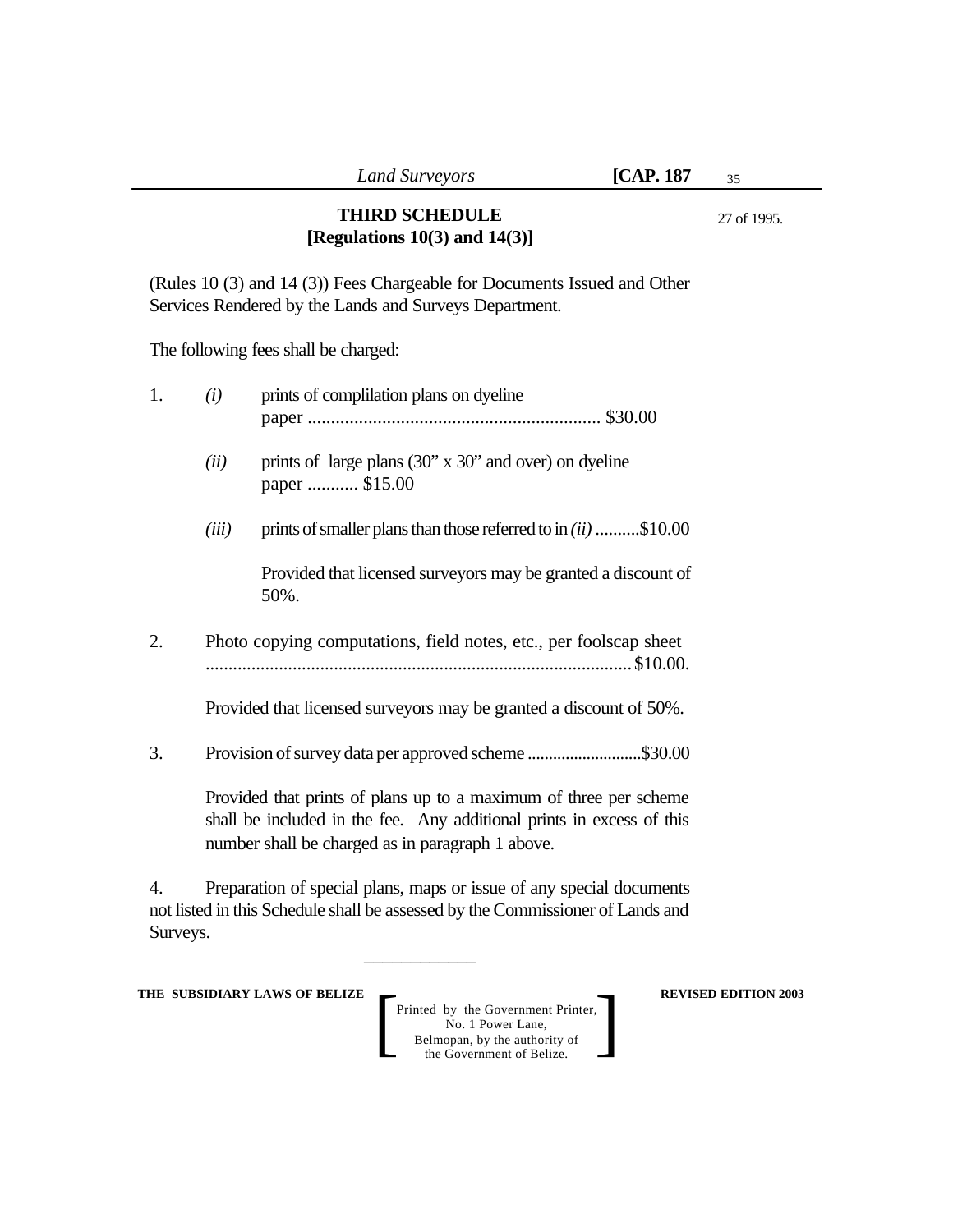36

**CAP. 187]** *Land Surveyors*

# **CHAPTER 187**

### **LAND SURVEYORS (LICENCE FEES) REGULATIONS**

### **ARRANGEMENT OF REGULATIONS**

\_\_\_\_\_\_\_\_\_\_\_\_

- 1. Short title.
- 2. Licence fees.

**THE SUBSIDIARY LAWS OF BELIZE REVISED EDITION 2003**